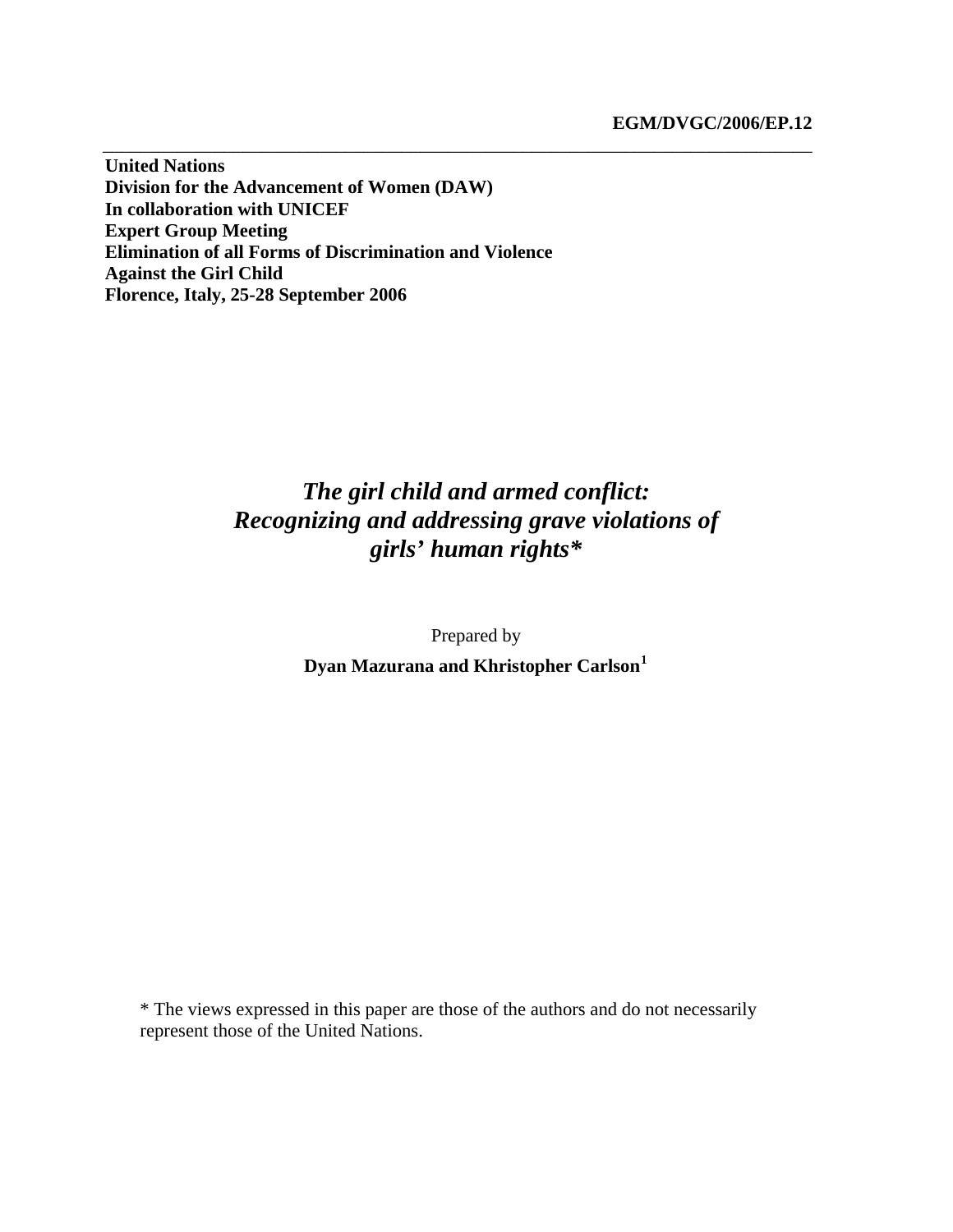#### **The Girl Child and Armed Conflict: Recognizing and Addressing Grave Violations of Girls' Human Rights**

# **I. Introduction**

1. During armed conflict, girls are subject to widespread and, at times, systematic forms of human rights violations that have mental, emotional, spiritual, physical and material repercussions. These violations include illegal detention with or without family members, abduction and forced removal from families and homes, disappearances, torture and other inhuman treatment, amputation and mutilation, forced recruitment into fighting forces and groups, slavery, sexual exploitation, increased exposure to HIV/AIDS, and a wide range of physical and sexual violations, including rape, enforced pregnancy, forced prostitution, forced marriage and forced child-bearing.<sup>[2](#page-20-1)</sup> There is urgent need for better documentation, monitoring and reporting on the extreme suffering that armed conflict inflicts on girls, as well as on the many roles girls play during conflict and its aftermath. Such information and response mechanisms are needed for the purpose of strengthening and developing policy and programs to prevent and or address these grave rights violations.

2. This paper documents and analyses the grave human rights violations girls<sup>[3](#page-20-1)</sup> endure during situations of armed conflict and offers recommendations on preventing and or addressing those harms.<sup>[4](#page-20-1)</sup> The paper begins by offering a concise overview of current trends in armed conflict and the impact of armed conflict on children. It discusses existing international initiatives that identify grave and systematic violations against girls during armed conflict and reviews the most pertinent international legal standards relating to these violations. To better understand the gender dimensions, the paper describes and analyzes the experiences of girls during armed conflicts, noting gendered patterns to the grave rights violations committed against them. The paper offers examples of some best practices to address these violations. The paper concludes with concrete recommendations to governments, the United Nations and NGOs.

# **II. Overview of Armed Conflicts and the Impact on Children**

3. Since 1990, there have been over 60 armed conflicts in 48 locations, and with the exception of four of these conflicts, all were intrastate conflicts. Nonetheless, all these armed conflicts were directly influenced by external factors and actors, and the majority of them included cross-boarder activity of neighboring states through the movement of rebel forces and refugees, and regional, illicit resource and weapons markets. Of the 60 armed conflicts, more than 1,000 conflict-related fatalities per year were recorded in 57 of them. Nearly all of these conflicts have lasted eight years or more. In 2006, there were 17 major on-going armed conflicts, representing a decline in the total number of armed conflicts since  $1999$ .<sup>[5](#page-20-1)</sup>

4. A significant change in the past ten years in armed conflict is the increased presence and role of armed opposition groups and armed networks, which have proven more difficult for states to combat than traditional state-to-state confrontations.<sup>[6](#page-20-1)</sup> Nation states and the international community struggle to prevent armed groups and armed networks from targeting and attacking civilian populations and thus far have largely failed to hold them accountable for grave rights violations against civilians.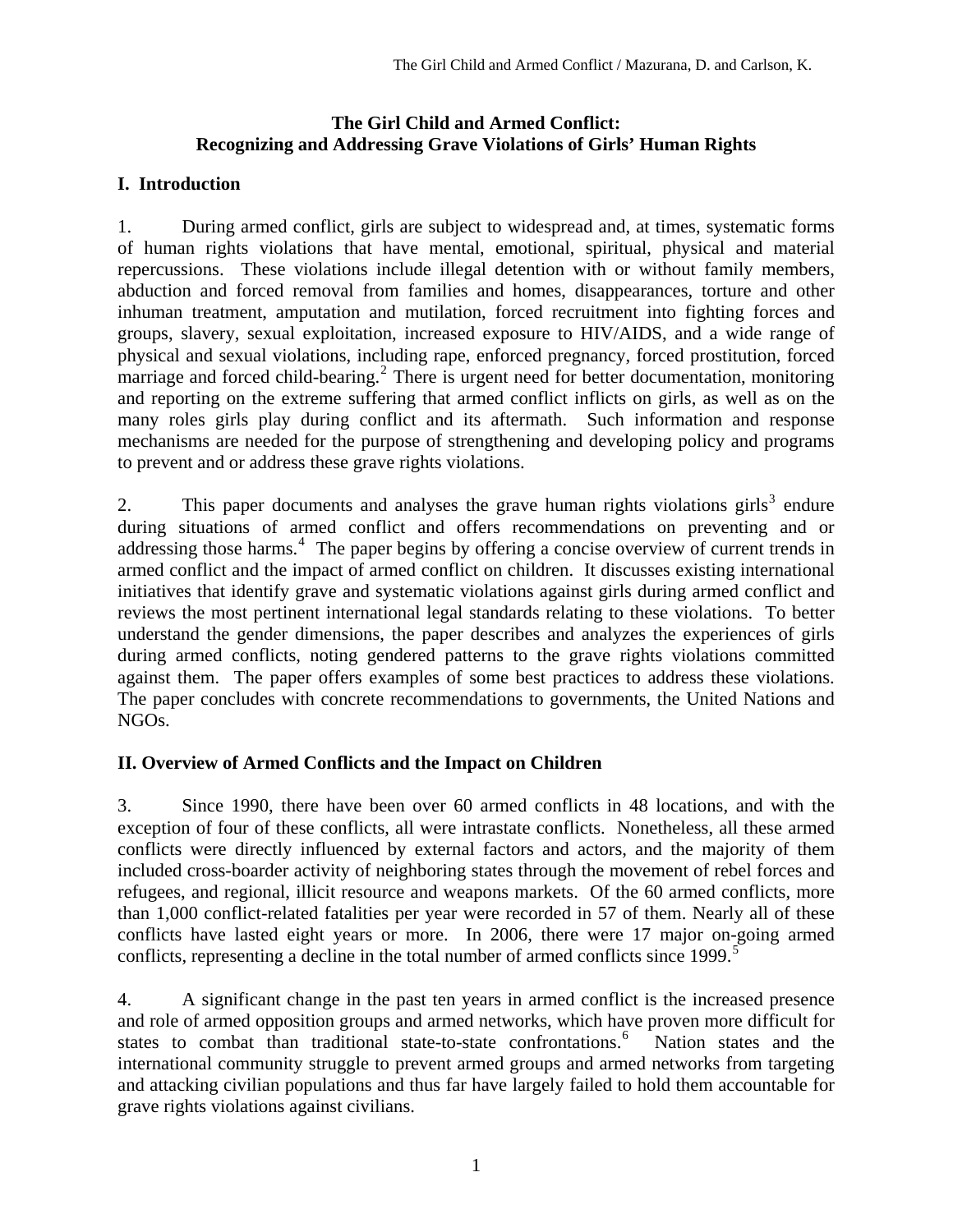5. Currently there are over 30 situations of concern where the rights of children are being violated. In the last decade, 2 million children have been killed in situations of armed conflict, 6 million children have been permanently disabled or injured, over 14 million children have been displaced, and over 1 million have been orphaned and separated from their parents. Over 250,000 children are associated with fighting forces and groups. And every year, 8,000 to 10,000 children are killed or maimed by landmines.<sup>[7](#page-20-1)</sup> The nature and methods of armed conflict means that the fighting takes place in civilians' communities, villages, fields and homes, thus sharply increasing children's risk of harm. While many children are killed by weapons, many more die from the catastrophic impact the conflict has on their communities' infrastructure (often already weak to begin with) and families' access to food, health care and their ability to maintain their livelihoods.

6. During armed conflict, children are greatly affected by what happens to the adults in their lives. As teachers are targeted and killed schools close down, as health care workers are killed or flee, clinics close their doors or provide only rudimentary services. Teachers and health care and social workers are a frontline of defense for protecting children from the ravages of armed conflict, when they are not there children are increasingly at risk. Additionally, the killing, death, disappearance, detention or flight of parents and caregivers results in hundreds-of-thousands of single parent households and tens-of-thousands of streetchildren, orphans and child-headed households, some headed by children as young as eight years of age.

7. Significantly, while it is true that girls and boys have their rights violated during armed conflict, and this paper focuses on grave violations of girls' rights, it is incorrect to reduce children only to the role of passive victim. In all conflicts, children can take, and some choose to take, an active role in supporting violence. Children make calculated decisions during armed conflict about how to access shelter, food, medicine, and best ways to keep themselves and their family members safe. Sometimes the best way to do this is to support or join various political parties, armed groups or gangs.<sup>[8](#page-20-1)</sup> Beyond the role of children who take up arms, other children have come to believe in the logic of violence when confronted with unjust and violent settings.<sup>[9](#page-20-1)</sup> Hence, one should not underestimate the potentially pervasive harmful effect of armed conflict on children's sense of 'security' and 'justice' in periods of so-called peace.

8. At the same time, many more children play a primary role in maintaining the livelihoods of their families. At times these activities put children at great risk and are detrimental to their own education and development. Children also take on additional responsibility to keep themselves, their families and their families' assets safe.Consequently, children must be understood and engaged as thoughtful, insightful and active agents who shape their own lives and the communities in which they live and work.

#### **III. An Analysis of the Most Recurrent Forms of Harm Girls Endure during Situations of Armed Conflict**

9. This paper addresses the following grave abuses against girls during situations of armed conflict: 1) killing or maiming; 2) using, recruiting, conscripting or enlisting girls in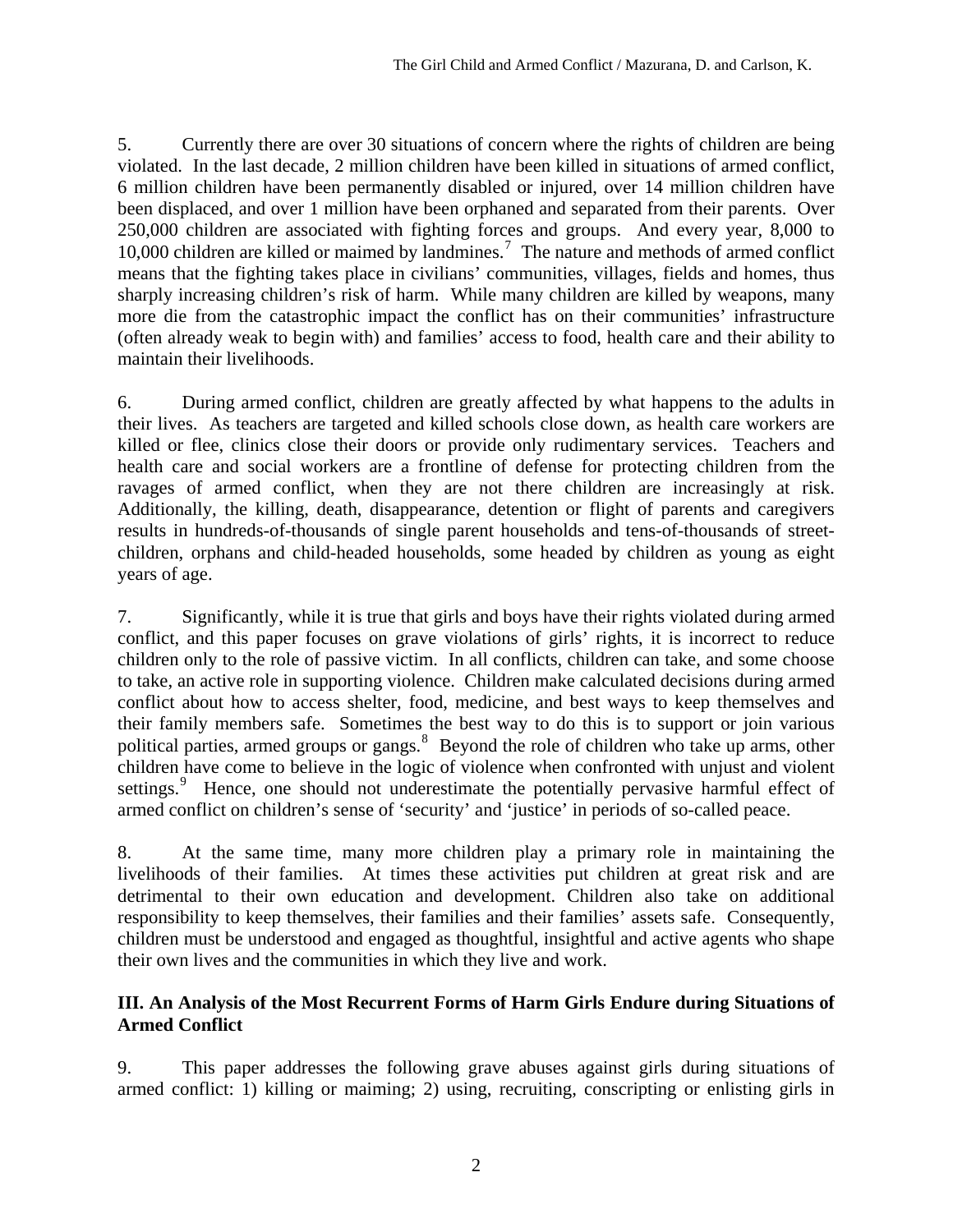armed forces and groups; 3) rape or other grave sexual violence against girls; 4) sexual exploitation; 5) abduction; 6) forced marriage; and 7) increasing girls' exposure to HIV/AIDS. The international community has recognized the severity of these violations against girls and core components of all of these violations (with the exceptions of sexual exploitation and the spread of HIV/AIDS) are defined within the Rome Statute as constituting crimes against humanity and war crimes. $10$ 

# **Killing or Maiming of Girls**

10. Girls receive protection from both the general provisions of international humanitarian law<sup>[11](#page-20-1)</sup> applicable to all civilians as well as the indirect benefit of those special provisions protecting pregnant women and mothers of young children. In addition, girls benefit from the specific provisions of international humanitarian law that deal with child protection during armed conflict. State and non-state responsibilities to protect children's rights as called for within the Optional Protocol to the Convention on the Rights of the Child on the Involvement of Children in Armed Conflict is another area of law affording a number of rights for children in armed conflict..

11. Not withstanding these laws, extreme forms of violence occur against girls during situations of armed conflict. Girls are not spared, as many armed forces and groups willfully kill and maim girls. Organizations such as Human Rights Watch and Amnesty International have repeatedly documented cases of both government and opposition armed combatants shooting, stabbing, mutilating, carving, amputating, and burning girls alive. For example in Nepal, girls accused of supporting the Communist Part of Nepal-Maoists (CPN-M) have been killed by security forces. At the same time, the CPN-M is also involved in killing and maiming girls.<sup>[12](#page-20-1)</sup> Numerous girls were killed or maimed during air bombings and other military operations carried out by Coalition/multinational forces and Iraqi forces. Girls are also killed and maimed by landmines and unexploded ordnance used by fighting forces. For example, in Baghdad alone, the United Nations reports over 800 hazardous sites which contain cluster bombs and caches of dumped ammunitions.<sup>[13](#page-20-1)</sup>

#### **Using, Recruiting, Conscripting or Enlisting Girls in Armed Forces and Groups**

12. The use, recruitment, conscription or enlistment of children under 15 years of age is prohibited under international law, most notably, the Additional Protocols to the Geneva Conventions (1977), the UN Convention on the Rights of the Child (1989), the Rome Statute for the International Criminal Court (1998) and the Worst Forms of Child Labour Convention (no. 182) (1999). The Optional Protocol on the Convention on the Rights of the Child on the Involvement of Children in Armed Conflict (2000) has set an acceptable standard for the minimum age for active participation in armed conflict at 18 years. The Optional Protocol prohibits non-state forces from using, recruiting or enlisting volunteers of any person under 18 years of age. In Africa, the continent with the highest number of children associated directly with fighting forces, the African Charter on the Rights and Welfare of the Child (1990), which considers children to be all persons under 18 years, obligates states to take all necessary measures to prevent the use of children in armed conflict and refrain from recruiting children (Art. 22).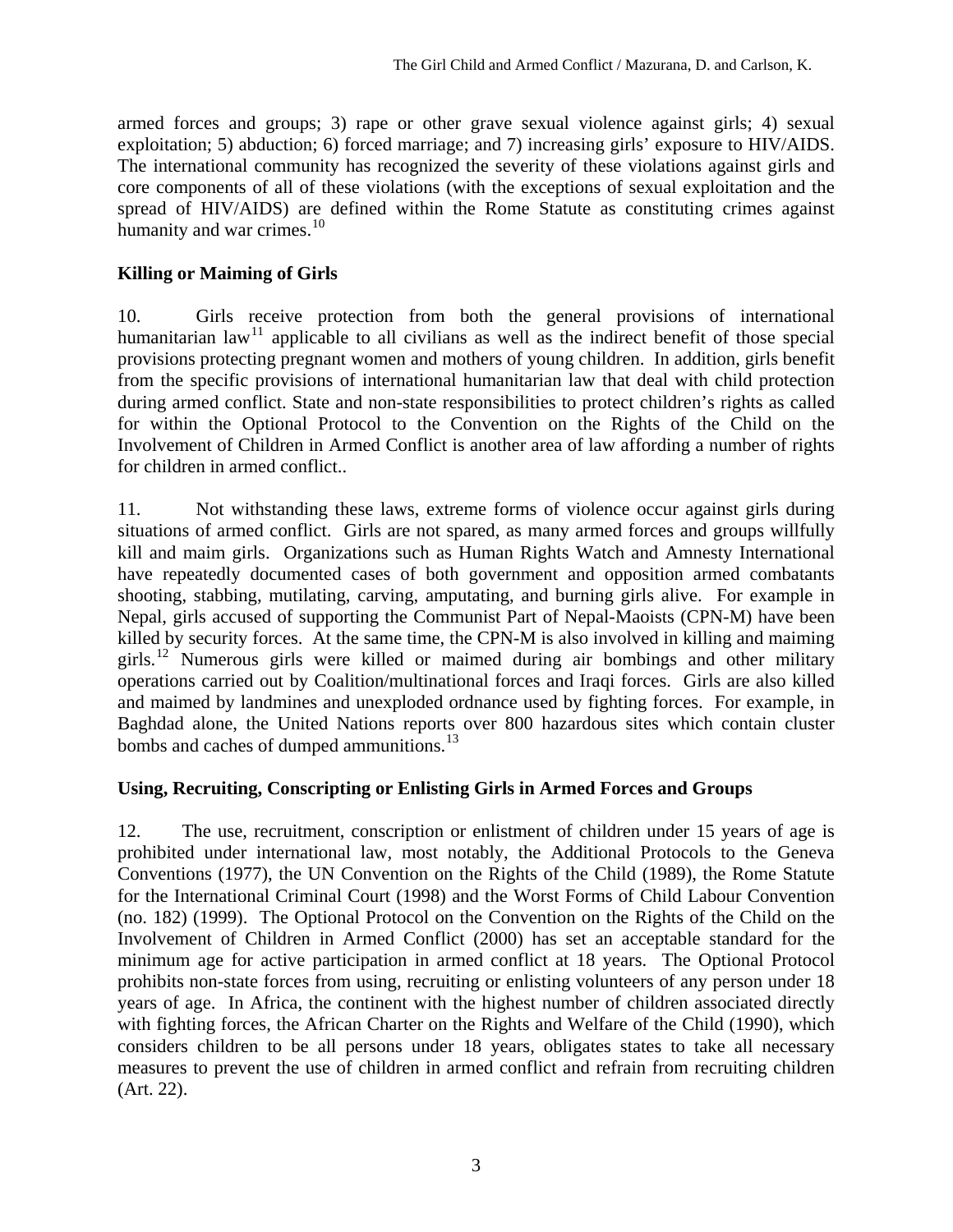13. While international law clearly prohibits the use of girls and boys in hostilities, their use by armed forces and groups is widespread. Since 1990, girls have participated in armed conflict in over 58 countries.<sup>[14](#page-20-1)</sup> In the last five years, children have been recruited, conscripted, enlisted and used in active conflict in 28 countries.<sup>[15](#page-20-1)</sup> In all of these countries, boys and girls, often in large numbers, were forcibly recruited. Girls are most often present in armed opposition groups, paramilitaries and militias, but they are also used by government forces. Though exact numbers are impossible to know, it is believed that the number of children in armed forces and groups is in the hundreds of thousands. Worldwide estimates suggest girls may account for between 10 to 30 percent of children in fighting forces.<sup>[16](#page-20-1)</sup>

14. Recruitment is often carried out with surprisingly nuanced and careful attention to the gender of the recruit and her or his family. To illustrate, in the hill villages of Nepal, Communist Party of Nepal-Maoists (CPN-M) specifically target adolescent girls and their mothers for recruitment (30 percent of their armed forces are believed to be female). Various historical and economic conditions, coupled with increased police and state violence against men and adolescent boys in the communities, have resulted in many males leaving the hill villages for the majority of the year to search for employment and safer living conditions. This leaves the women, girls and younger male children behind to carry out the majority of agricultural labor. The CPN-M forces come into the hill villages and assist the women and girls with the heavy work of tilling their fields for planting—a role their husbands, brothers, and older sons would have previously done—and the CPN-M use this as a means to build good will among the village women and their daughters, encouraging them to support and join their movement. At the same time, in the rural schools, the CPN-M provide books which tell the stories of heroic female fighters throughout the history of Nepal, stories aimed at enticing the adolescent girls in the schools to join their forces.<sup>[17](#page-20-1)</sup>

15. Boys are also targeted using gender, sometimes in ways that are intricately tied to the sexual abuse of girls. For example, in Sierra Leone, the promise of sexual access to women and girls proved an important incentive and nearly a quarter of the male fighters from the rebel Revolutionary United Force that passed through disarmament and demobilization said they received "wives" (i.e., captive females) as rewards after military operations.<sup>[18](#page-20-1)</sup>

16. Though a contested concept, children do join armed forces and groups for reasons of protection, access to food, shelter and medicine, revenge, and religious and political beliefs.<sup>[19](#page-20-1)</sup> Motivations for joining are often gendered. At times, girls join in an attempt to provide themselves with protection from violations by state forces or other armed groups, to seek protection against unwanted marriages or sexual abuse within their home, to take revenge against attackers, to increase their own empowerment as females, or to expand their experiences outside the rigid gender dimensions in their societies and cultures. Often there are several overlapping reasons as to why girls join.

17. Girls and boys who are forcibly conscripted or who are captives often suffer similar mistreatment in terms of being held against their will, being forced to witness or participate in killings, torture and beatings, being forced to participate in taboo practices such as singing and dancing while 'enemies' are killed, being denied food and water, and a variety of punishments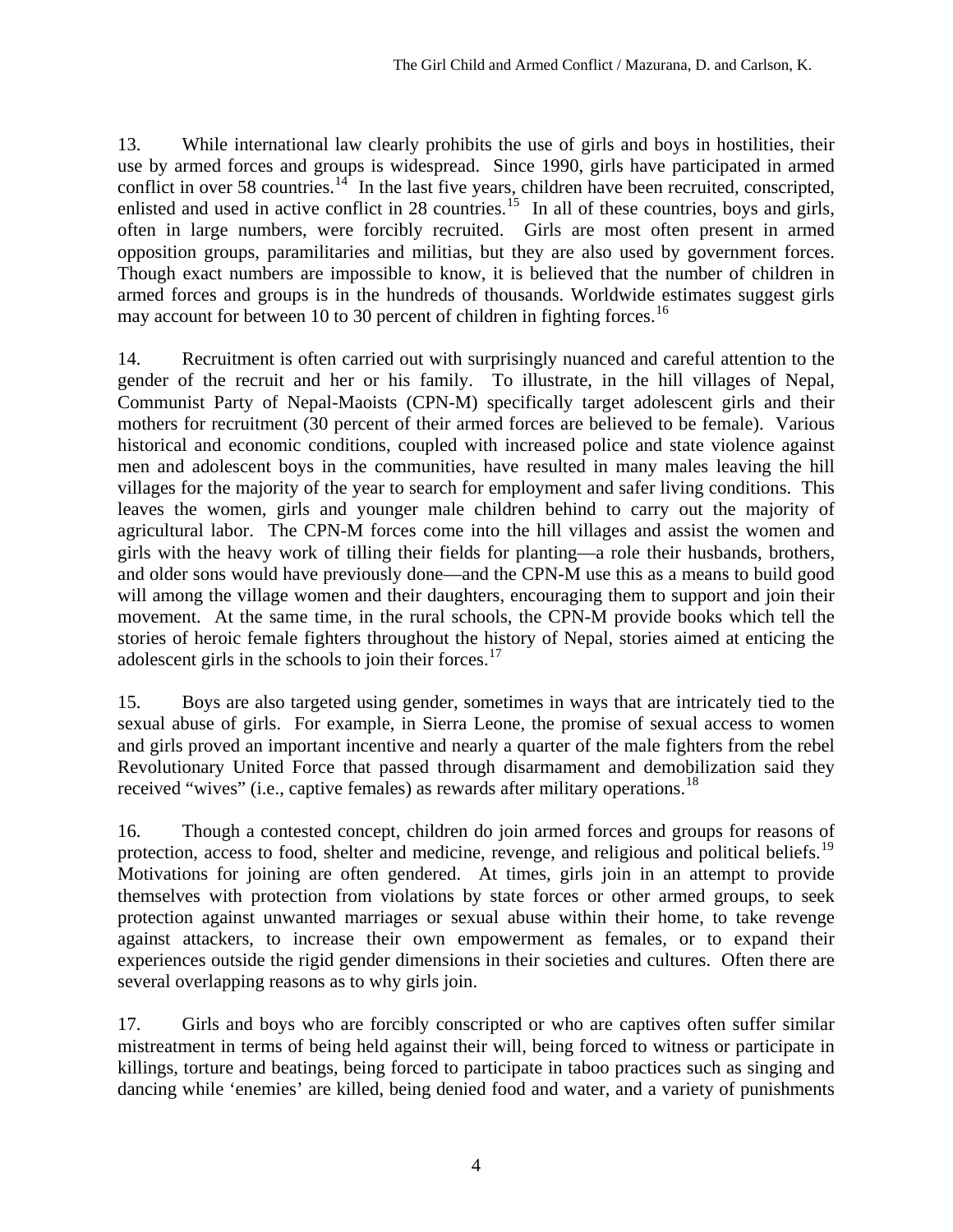doled out by their commanders. Yet there are important gender differences in their experiences as well. During their time in captivity, adolescent boys are forced to perform a variety of roles, including fighters, cooks, porters, messengers, medics, spies, lookouts, raiders, and domestic and agricultural labor. They are more likely to be sent into heavy fighting. Adolescent girls are abducted and forced to serve in these same roles. However, girls are also forced to serve as sexual slaves to numerous males in forces, or, they may be given to one male for his exclusive use as a captive "wife". Adolescent girls are also forced to provide the majority of domestic and agricultural labor that sustains the fighting forces. Rates of abduction in some conflicts are extremely high. For example, a recent representative study of the three most war affected districts in Northern Uganda estimates that a sixth of all female youth and a third of all male youth between the ages of 14-30 have been abducted at one point by the rebel Lord's Resistance Army (LRA).<sup>[20](#page-20-1)</sup>

18. Many girls associated with fighting forces die as a result of their experiences within those fighting forces, although death rates for these children in most conflicts remain unknown. A rare study into mortality rates of captives within the rebel LRA of Uganda found that 1/5 of all abductees are dead or could be presumed dead. $^{21}$  $^{21}$  $^{21}$ 

19. Information regarding children associated with fighting forces finds that those who return from the forces have a wide range of experiences as they attempt to reintegrate. Their experiences can range from being physically disabled or rejected in their communities to having severe mental problems. Others find the ability to cope well mentally and physically and are treated well by their families, peers and community. Girls, especially those that return with children, appear to have higher rates of rejection by community members and more problems reintegrating than do their male counterparts.<sup>[22](#page-20-1)</sup> In addition, girls rarely gain access to formal demobilization, disarmament and reintegration (DDR) programmes. When they do have access to these programs their priorities and special needs are poorly provided for.<sup>[23](#page-20-1)</sup>

20. The majority of studies find that girls formerly associated with fighting forces prioritize access to quality education (in some cases accelerated education), access to education for their children when they emerge from fighting forces as mothers, vocational skills training, access to physical and reproductive health care, and access to shelter.

# **Rape or Other Grave Sexual Violence against Girls**

21. Girls are subjected to sexual and gender-based violations during armed conflict. The crime of rape is defined by the ICC's Rome Statute as a war crime and a crime against humanity.<sup>[24](#page-20-1)</sup> In addition to rape, the Rome Statute similarly defines sexual slavery, enforced prostitution and forced pregnancy as war crimes and crimes against humanity. International law has developed substantially over the past 10 years within the ad hoc international tribunals established to handle crimes committed during armed conflict. Two of these, the tribunals in Rwanda (ITCR) and the former Yugoslavia (ICTY), have brought increased attention to the systematic use of sexual and gender-based crimes against civilian populations. The ICTR, for example, has successfully convicted perpetrators of rape and sexual crimes as elements of genocide. In the ICTY, historic precedents were set when the court recognized rape as a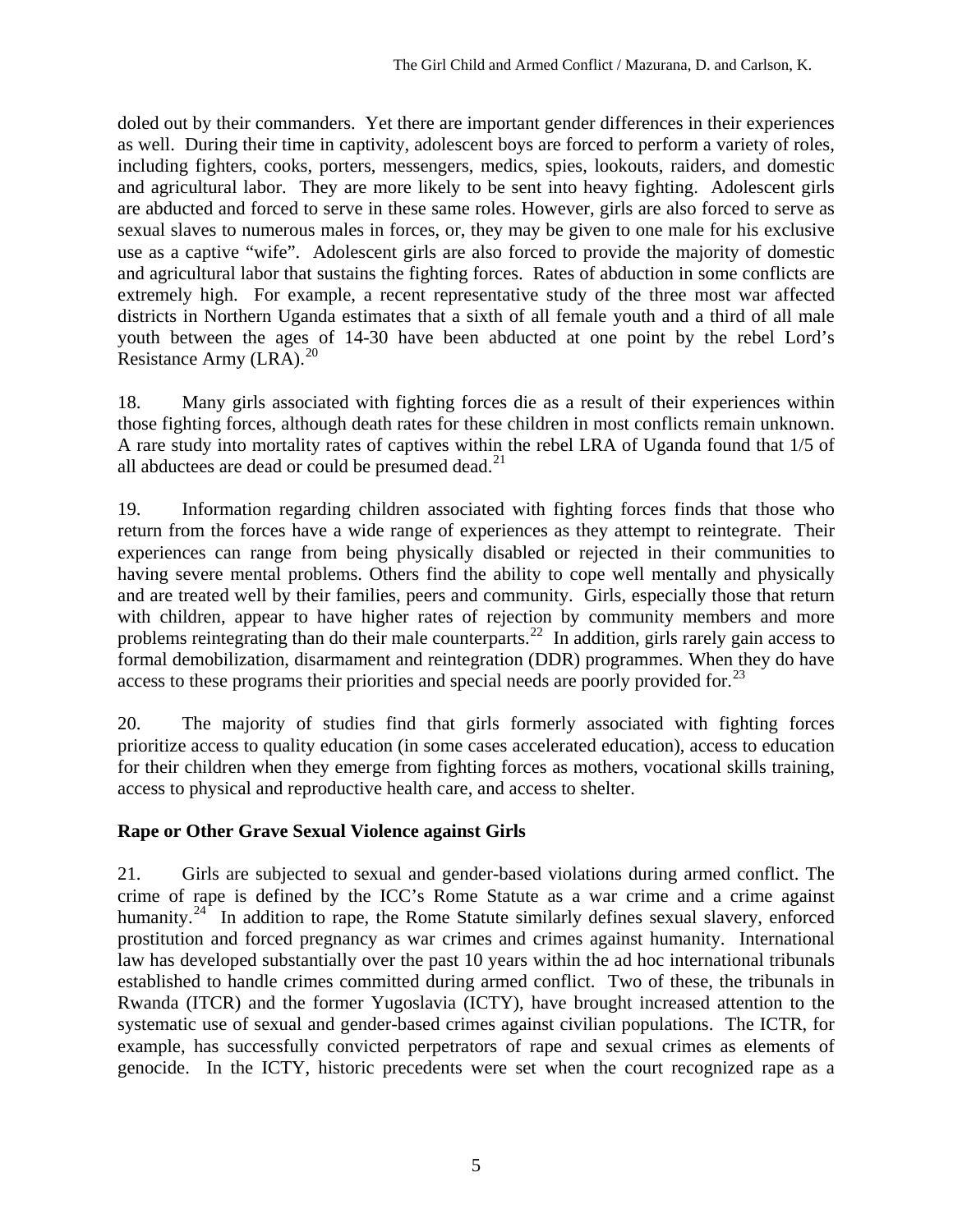violation of the laws and customs of warfare and as a basis of torture under the Geneva Conventions.

22. Sexual violence includes both physical and psychological attacks directed at a person's sexual characteristics such as forcing a person to strip naked in public, genital mutilation, or slicing off a female's breasts.<sup>[25](#page-20-1)</sup> For example, during the genocide in Rwanda, girls were sexually mutilated after being subjected to rape, including gang-rape. In Sierra Leone, girls who tried to escape rebel captivity were carved with the rebel name "RUF" across their breasts.

23. Rape is defined as the insertion, under conditions of force, coercion or duress, of any object, including but not limited to a penis, into a victim's vagina or anus; or the insertion, under conditions of force, coercion or duress, of a penis into the mouth of the victim. Rape is defined in gender-neutral terms, as both females and males are victims of rape. Rape has been used to terrorize and control communities and individuals in many armed conflicts. During the war in the former Yugoslavia (particularly in Bosnia-Herzegovina), the systematic rape of girls and women as a weapon of war played an integral part in the war strategy. In Darfur, rape of girls and women by militias and, to a lesser extent, rebel forces is systematic, widespread and used to displace, punish and terrorize populations.<sup>[26](#page-20-1)</sup>

24. Sexual slavery encompasses most, if not all, forms of enforced prostitution. Sexual slavery is used as an adjective to describe a form of slavery, not to denote a separate crime. In all respects and in all circumstances, sexual slavery is slavery and it is prohibited. Girls are often abducted for sexual and other purposes by armed groups and forces. The Special Rapporteur on systematic rape, sexual slavery and slavery-like practices during armed conflict and the Special Rapporteur on violence against women have drawn attention to the human rights violations, including sexual slavery, which are perpetrated against girls in times of armed conflict. $27$ 

25. Forced pregnancy is defined as the unlawful confinement of a woman to forcibly make her pregnant. During the wars in former Yugoslavia girls were confined, raped and held captive until the possibility of abortion was no longer a viable option for the victim.<sup>[28](#page-20-1)</sup> Girls abducted by rebel forces in Northern Uganda have also been subjected to forced pregnancy, with those who try to prevent pregnancy being beaten or killed.

26. Enforced prostitution, included in some international and humanitarian conventions, is insufficiently understood as compared to other sexual crimes. It generally refers to conditions of control by one person and coercion into sexual activity by another. The crime was first recognized as a war crime during World War II with the use of "comfort women" by Japanese soldiers.

# **Sexual Exploitation of Girls**

27. Sexual exploitation is any abuse of a position of vulnerability, differential power, or trust for sexual purposes; this includes profiting monetarily, socially or politically from the sexual exploitation of another.<sup>[29](#page-20-1)</sup> Sexual exploitation is a form of gender-based violence and is widespread in conflict zones. Given increased rates of poverty and scarcity of goods, girls, at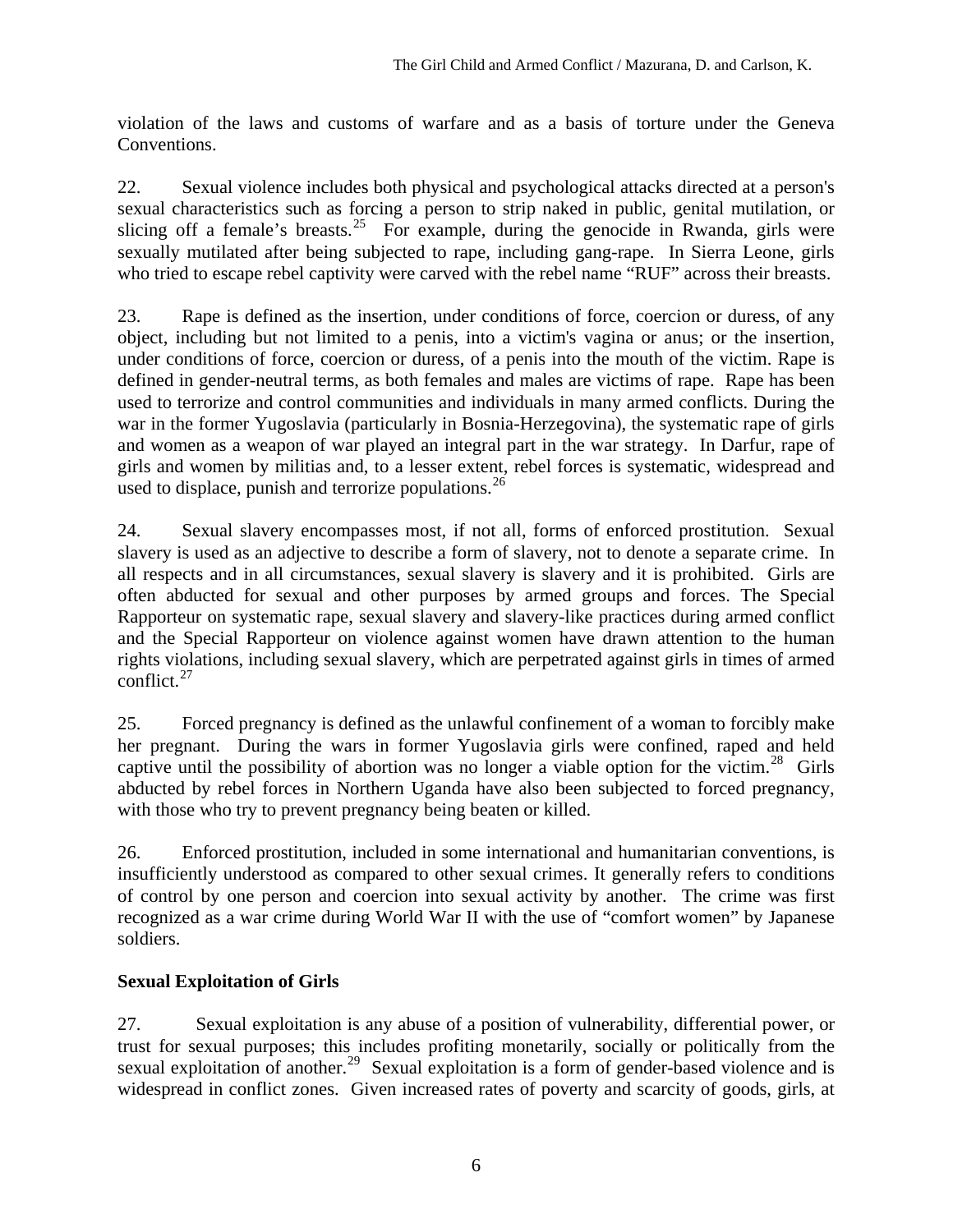times pressured by their families, can be forced to seek sexually exploitative alliances with armed forces and groups, including peacekeepers, humanitarian personnel, government officials and other local power holders. Girls engage in these relationships to help ensure their safety and access to materials to meet their basic needs. In such cases, persons who are mandated and obligated to protect vulnerable populations abuse their power and violate others' rights with impunity.

28. Sexual exploitation of girls is exacerbated in situations where there are few opportunities for displaced or refugee populations to engage in livelihoods that meet basic needs. In such cases, commercial and exploitative sex may be among the few options girls have to generate income or acquire goods to support themselves or assist their families' survival. Sexual exploitation is also rife in situations where girls are coming from an environment where gender-based violence and exploitation of girls and women is frequent and where community structures play an active role in violating girls' and women's rights. Girls are at high risk of sexual exploitation in situations where the social structures and networks that protected girls are strained or no longer able to function, and where justice and policing mechanisms are unable to fill the gaps or are colluding in the violence.<sup>[30](#page-20-1)</sup>

29. In Colombia, young girls gave themselves or were given by their families to paramilitary forces in order to try stave off violence against their families. In Liberia, girls as young as 10 years old were sexually exploited by soldiers.<sup>[31](#page-20-1)</sup> In the crushing poverty caused by the conflict in Northern Uganda, some soldiers and militia have a number of girls in different internally displaced camps who they sexual exploit in exchange for giving the girls money to buy food and other basic necessities. Girls who are refugees and asylum seekers are at times sexually exploited by border guards, police, military, camp and government officials as they seek safe passage or the necessary paperwork to help them seek refuge.

30. Allegations and reports of the sexual exploitation of girls by United Nations peacekeeping and humanitarian personnel have increased over the last three years.<sup>[32](#page-20-1)</sup> Examples of sexual exploitation of girls include over 150 cases of sexual exploitation and abuse by United Nations peacekeeping and humanitarian personnel in the Democratic Republic of Congo (which are believed to represent a small fraction of the level of sexual exploiting occurring within the peacekeeping mission there)<sup>[33](#page-20-1)</sup> and the participation of United Nations military, police and humanitarian personnel in the trafficking and sexual exploitation of girls in Bosnia-Herzegovina and Kosovo.<sup>[34](#page-20-1)</sup> Importantly, the United Nations Secretary-General now includes reporting on issues regarding sexual exploitation by United Nations peacekeeping and humanitarian personnel in his yearly report to the Security Council on Children and Armed Conflict.

# **Abduction of Girls**

31. Abduction of girls during situations of armed conflict occurs primarily for two purposes: their use in fighting forces and groups, and for forced physical and sexual labor.

32. This paper outlined above the legal prohibitions against the use of children by fighting forces and groups. Girls abducted by fighting forces are often subjected to a number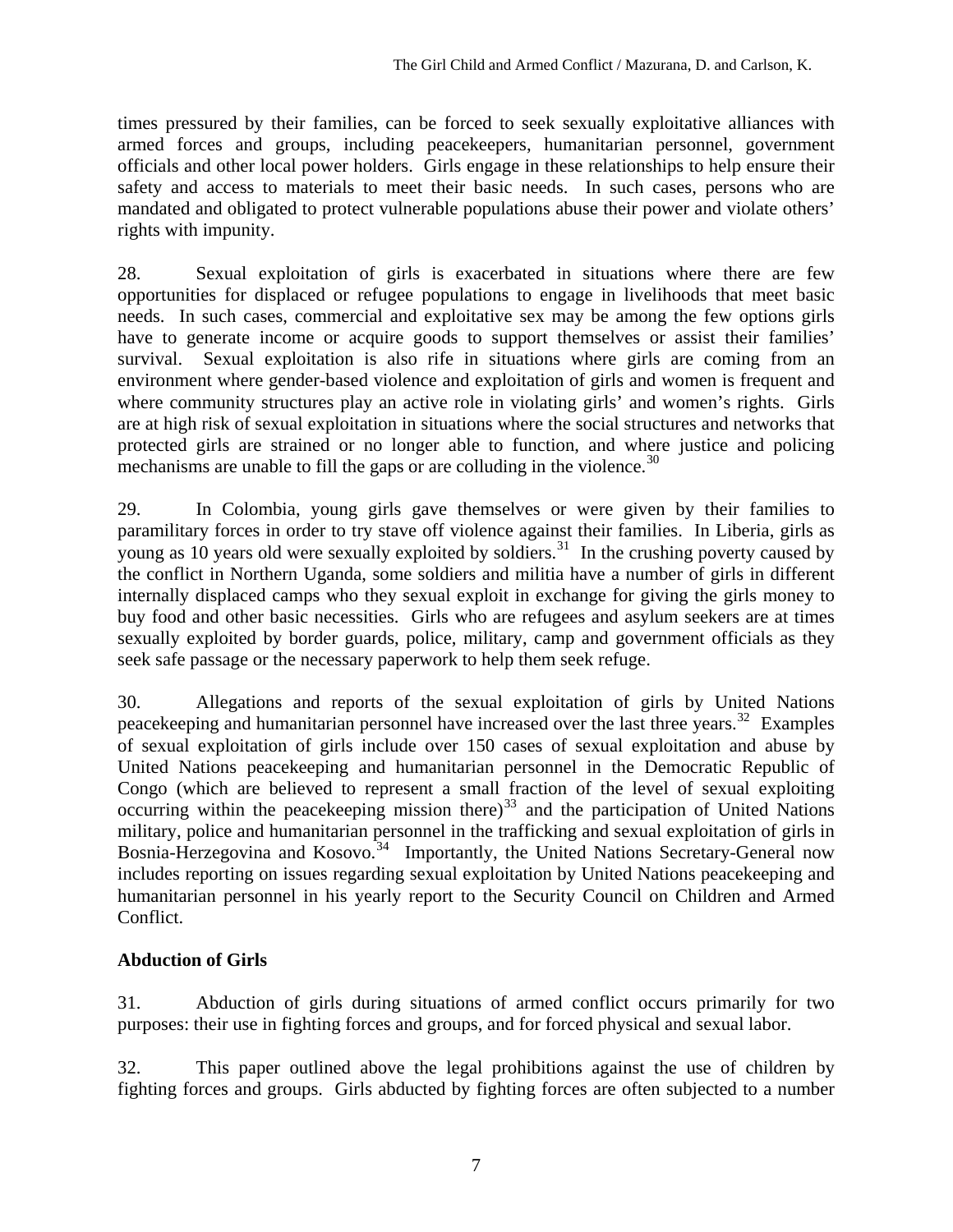of rights violations, including being forced to kill (sometimes family or community members), or participate in other taboo violations as a means to break their link with their community and hence lessen their desire to escape and return. Girls who try to escape or who refuse orders are severely beaten, tortured or killed, often by other captive children forced to commit these atrocities. Depending on their roles and gender, children have different experiences during captivity. Girls may be subjected to sexual violations and given to male fighters or commanders as forced wives (see Forced Marriage). As part of efforts to destabilize and terrorize communities, armed opposition groups and paramilitaries abduct and rape girls as young as five years old, as reported in Colombia.<sup>[35](#page-20-1)</sup>

33. In recent years the use of domestic criminal law and international legal cooperation to prevent and combat trafficking in women and children, including in conflict zones, has been a major focus of effort. Victims are often refugees or economic migrants whose desire to flee unfavorable conditions are then exploited by organized criminal groups. Building upon earlier efforts, $36$  in 2000 the United Nations General Assembly, in its resolution 55/25 (2000), adopted the United Nations Convention against Transnational Organized Crime, the Protocol to Prevent, Suppress and Punish Trafficking in Persons, Especially Women and Children (the Trafficking Protocol), and the Protocol against the Smuggling of Migrants by Land, Sea and Air (the Migrants Protocol).<sup>[37](#page-20-1)</sup> The Trafficking Protocol requires States Parties to criminalize trafficking in persons, makes provision for the assistance and protection of trafficking victims, establishes preventive measures and preserves existing rights, obligations and responsibilities with respect to refugees. The Convention makes provision for investigative cooperation, mutual legal assistance, extradition and other general matters in trafficking cases. Convention supports efforts to combat transnational trafficking. In addition, the Elements of Crimes Annex of the Statute of the ICC includes within the crime of enslavement, "trafficking, in particular of women and children." (Art.  $7(2)(c)$ ). In 2003, the UN Commission on Human Rights adopted the first resolution on the abduction of children in Africa calling for increased protection of refugee and displaced children to prevent their abduction by various fighting factions, increased and enhanced regional and international efforts to combat networks of abduction and child trafficking, and the release of all children taken by armed groups.<sup>[38](#page-20-1)</sup>

34. Girls in countries experiencing armed conflict are particularly vulnerable to abduction and human trafficking. The United States State Department's 2005 report on human trafficking estimates between 600,000 to 800,000 people are trafficked across international borders in a process that nets several billion dollars in profit to the criminal networks involved.[39](#page-20-1) Systems of pre-war gender inequality, war economies, criminal syndicates, and the destruction and destabilization of livelihoods combine to place girls in particular at high-risk to trafficking. Trafficking in human beings involves deception, coercion, forced and violent sex, sexual exploitation and enforced prostitution. Instability, disintegrating social networks, and breakdown of law and order in receiving and transit countries, which already suffer economic hardship and poverty, foster trafficking. In some cases, due to inefficiency, laxity and often involvement of the police, as well as the tacit support of military personnel, traffickers function in those countries where they do not fear arrest, prosecution or conviction. Trafficked girls face severely compromised physical and mental health, in particular regarding their reproductive health due to rape, sexual abuse, sexually transmitted diseases, including HIV/AIDS, trauma and unwanted pregnancies.<sup>[40](#page-20-1)</sup>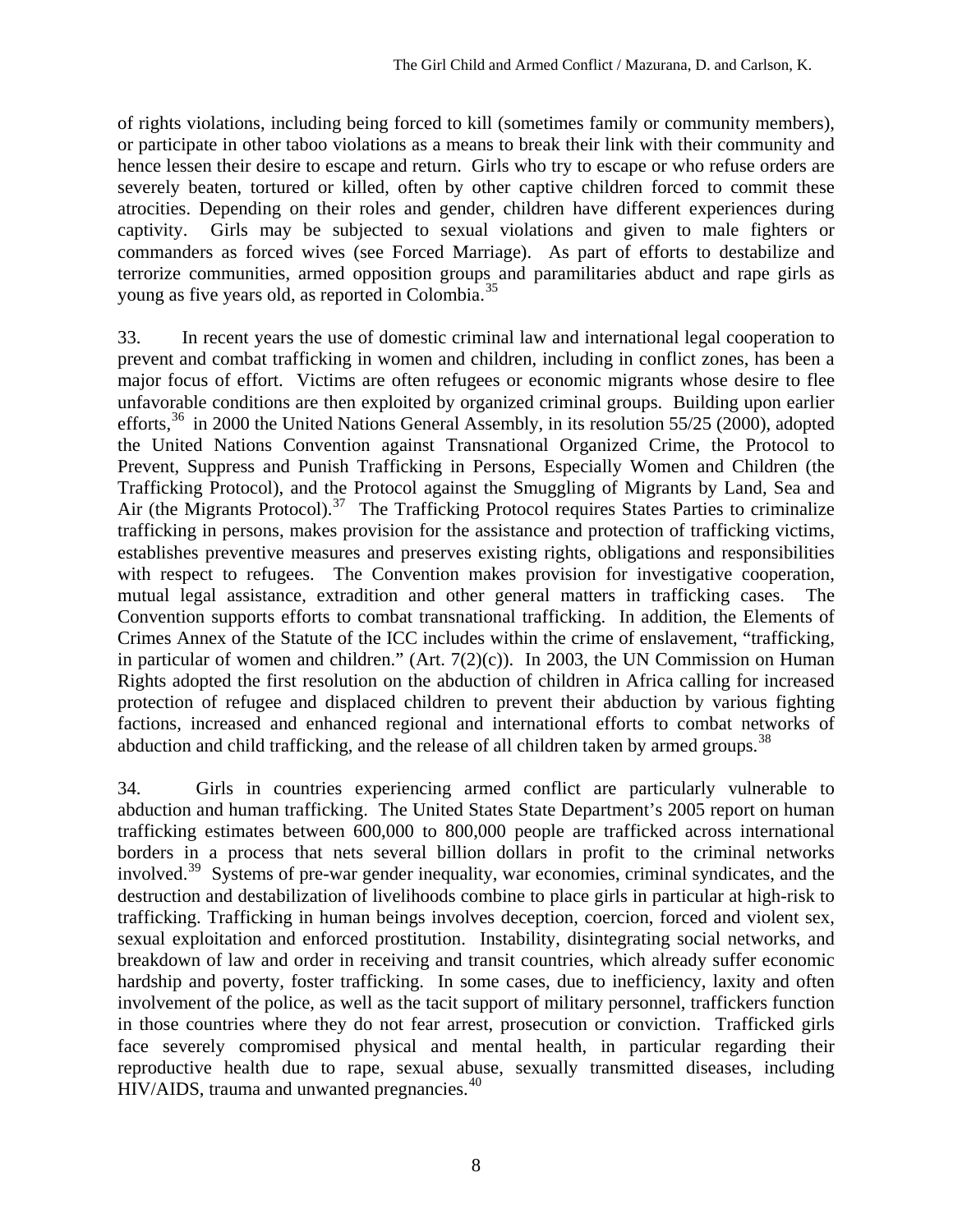35. Forced cross-border migration due to internal armed conflict is connected to the abduction and exploitation of women and girls into forced labor. For example, girls are trafficked within and across borders to sexually service combatants.<sup>[41](#page-20-1)</sup> In some cases of international trafficking, girls are sold and subsequently brought into camps of rebels or soldiers. International military interventions may also act as a magnate for the exploitation of abducted girls and, to a lesser extent, boys. For example, with the conflict in the Balkans, Kosovo, in particular, became a hub for international traffickers who used routes to smuggle weapons and fighters during the war to move illegal weapons, drugs, and "human goods," including young girls taken from orphanages and forced to serve in brothels.<sup>[42](#page-20-1)</sup>

36. Girls are also abducted and trafficked to perform labor for the armed forces and groups within conflict zones. Girls are abducted and taken to service the fighting forces through cooking, cleaning, maintaining the camps and providing forced sexual services. In addition to providing labor to support fighting forces, girls are forced to provide labor in illicit commercial operations, including mineral mines, rubber plantations, and logging operations, where they cut down valuable timber, or act as human `mules' carrying weapons, gems, drugs, timber and other goods. <sup>[43](#page-20-1)</sup>

37. In countries directly affected by war, girls may be lured by offers of protection and access to safety zones. For example, Colombian girls trying to flee from the conflict in their communities are increasingly appearing in the brothels of neighboring Ecuador having been tricked, abducted and stripped of their identity papers by traffickers.<sup>[44](#page-20-1)</sup> In other war affected areas, trafficking of girls for sexual purposes is a thriving business. For example, girls are purchased from within Afghanistan and trafficked through Pakistan for destinations in the Gulf, Iran, and elsewhere to be wives or prostitutes. Girls most likely to be trafficked for sexual purposes are those from tribal groups and ethnic minorities, stateless persons and refugees.<sup>[45](#page-20-1)</sup>

38. Importantly, as the crimes of abduction for the purposes of forced recruitment and forced labor make clear, forms of exploitation of girls during times of conflict deserve the same consideration as those of boys. We have seen that some forms of exploitation of girls have been conceptualized as either not happening to girls (e.g., recruitment for combat) or being more private (e.g., forced domestic or sexual labor) are rendered politically irrelevant and thus less likely to be take up for policy and programming action. Consequently, a gender analysis of such crimes is essential for those looking to address rights violations against children during armed conflict.

# **Forced Marriage**

39. The practice during armed conflict of armed groups and forces abducting girls and young women and forcibly marrying them, as well as forcing parents to give their daughters to them as forced wives in exchange for security is widespread.<sup>[46](#page-20-1)</sup> Because forced marriage has only recently been charged within an international court as a crime, this paper provides a concise overview of how the elements of this crime are developing within recent jurisprudence. This review also enables a more detailed understanding of the kinds of violations suffered by girls subjected to forced marriage during situations of armed conflict.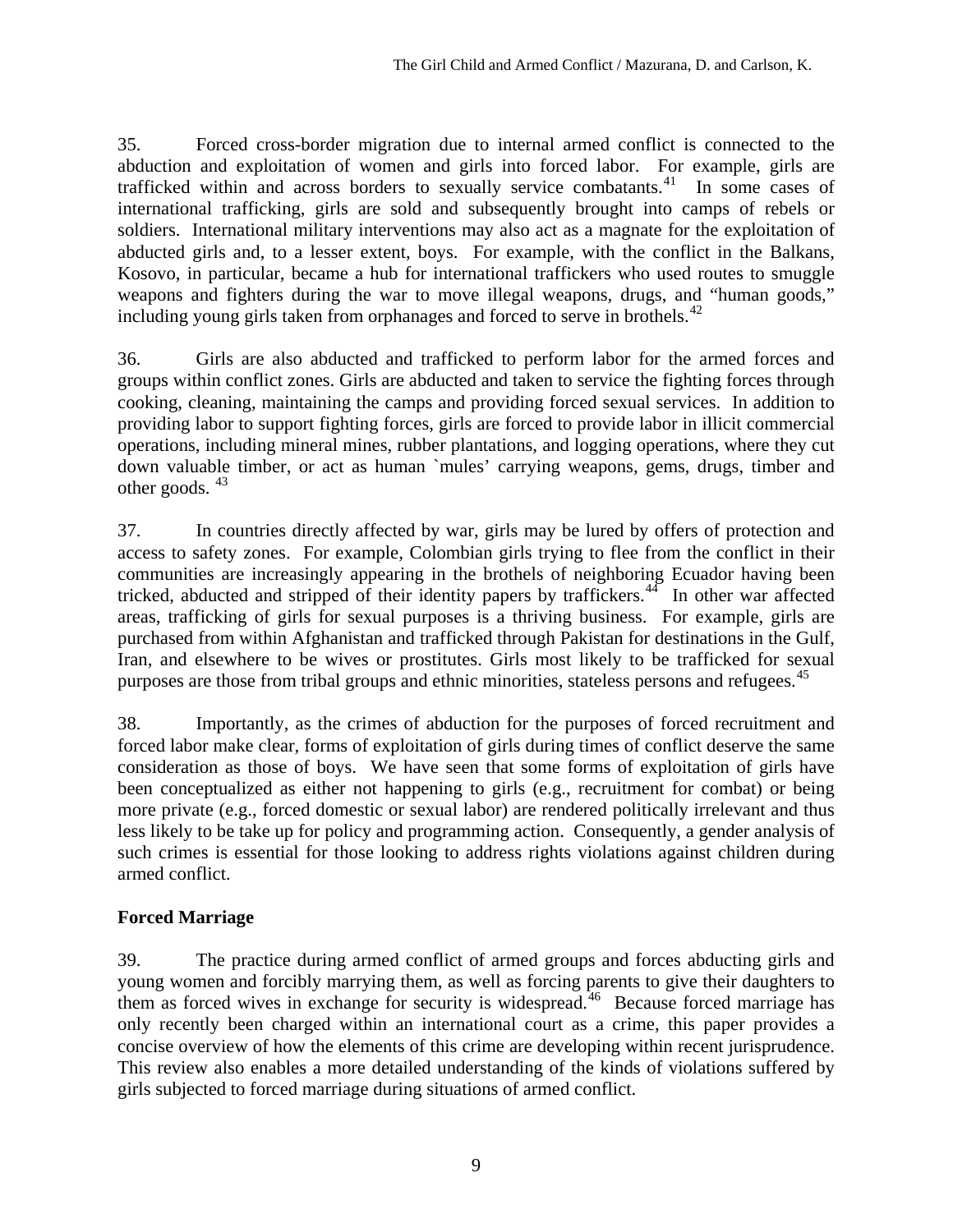40. The Trial Chamber for the Ad Hoc International Criminal Tribunal for the Former Yugoslavia (ITCY) in *Prosecutor v. Kvocka et al.* was the first to recognize forced marriage as a prosecutable crime during periods of armed conflict.<sup>[47](#page-20-1)</sup> The Office of the Prosecutor (OTP) of the Special Court for Sierra Leone (SCSL) has presented the first explicit arguments regarding the crime of forced marriage, charging it as a crime against humanity.<sup>[48](#page-20-1)</sup> There are a number of elements that the OTP of the SCSL is drawing upon in arguing the crime of forced marriage. This includes sexual slavery which is carried out in a marital-like union where the girl or woman is labeled as a wife, but in which the marital status is imposed by threat and or force. In addition, the OTP highlights the diminished capacity for the victim to leave the perpetratorcaptor husband, which could include for reasons of forced impregnation; forced child-bearing; physical restraint or markings that identify the victim as belonging to a particular group or captor; strong feelings of culpability on the part of the victim if she was forced to commit atrocities; and the fear of inability to reintegrate due to stigma and abuse by community members because of her past association with the fighting force. The OTP is also stressing that in the aftermath of the conflict, the victim may continue to be linked to the perpetrator to a greater extent than would a survivor of sexual slavery, due in part to the imposed status as "wife". Such imposed status may possibly prevent her from remarrying or it may play a key role in her family or community refusing to accept her back.<sup>[49](#page-20-1)</sup>

41. Significantly, several elements of forced marriage are crimes codified within international law, most notably in the Rome Statute, including rape, enslavement, torture and forced pregnancy.<sup>[50](#page-20-1)</sup> There is legal precedent for charges of forced marriage to include elements of sexually violent crimes, humiliating or degrading treatment, rape, forced domestic and sexual services, coercion, inhuman treatment and torture. In regards to the psychological and physical characteristics of forced marriage, there is precedent to argue that the crime of forced marriage constitutes torture. Notably, the *Akayesu* case of the Ad Hoc International Criminal Tribunal for Rwanda (ICTR) determined that torture can be committed when family members are forced to watch the execution of other family members, as is often the case in situations of abduction by armed groups for purposes of forced marriage,  $51$  whereby girls and young women are forced to watch the execution of family members trying to prevent their abduction. The girls and young women are then forcibly married to members of the fighting forces, at times even to the men who executed their family members.

42. Forced marriages of girls and young women by armed opposition groups have been documented in recent armed conflicts in Sierra Leone (1991-2001), Liberia (1990-2003), Uganda (1986-present), the Democratic Republic of Congo (1998-present), Algeria (1994 present), Kashmir (1990-present) and elsewhere. In Algeria and Kashmir, armed opposition groups have abducted girls and women with impunity and no cases to date have been brought to national or local courts. Forced marriages have also been committed by state armed forces. For example, from 1980-2000, Indonesian security forces in East Timor forcibly married Timorese girls and young women and forced others into prostitution.<sup>[52](#page-20-1)</sup> Prior to 2001, Taliban fighters in Afghanistan made death threats against families to handover their girls and young women and forced the families to complete marriage contracts.<sup>[53](#page-20-1)</sup> Today in Afghanistan, armed opium dealers and *jihadi* commanders are forcibly marrying girls and young women.<sup>[54](#page-20-1)</sup>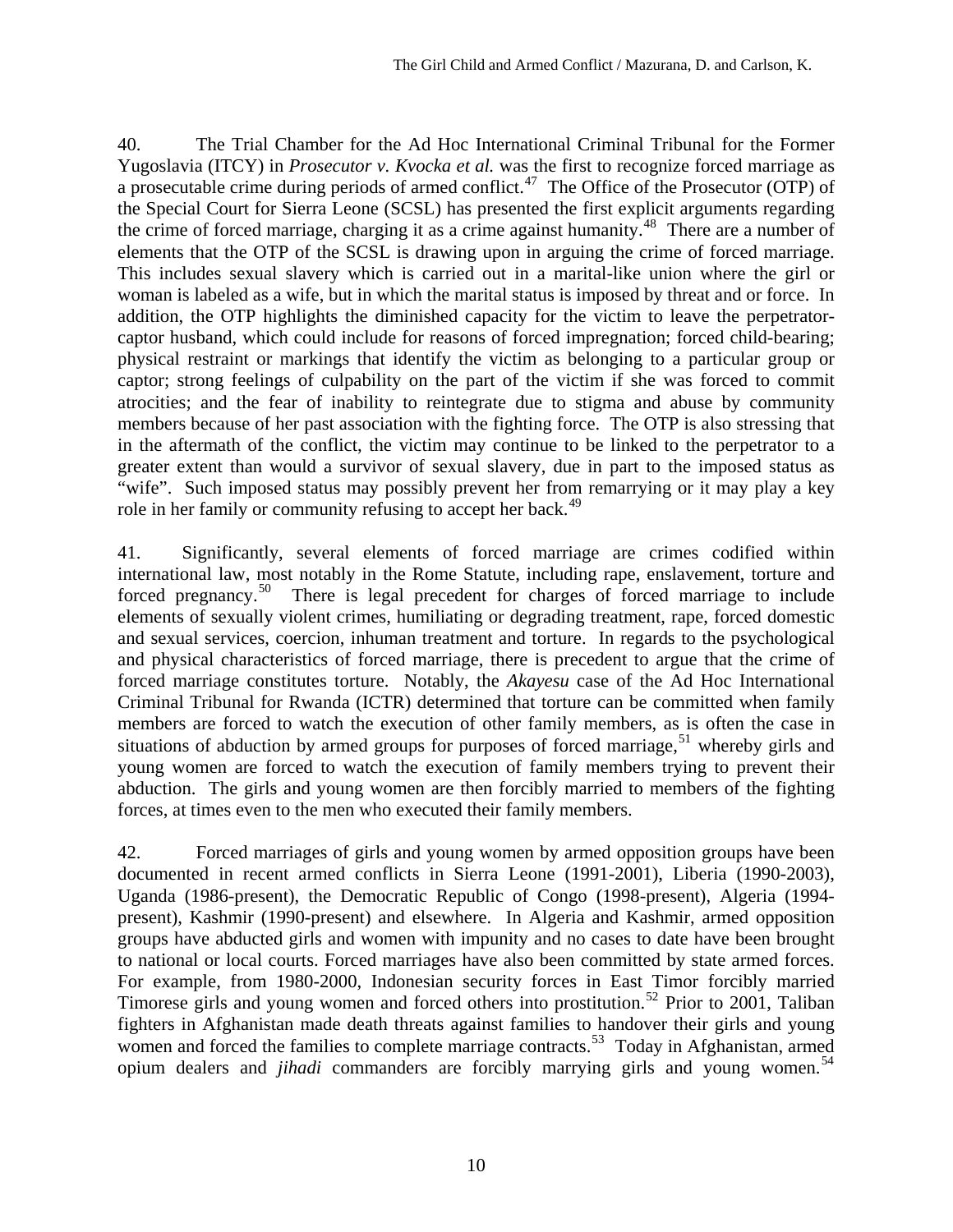Perhaps nowhere have there been more instances of abduction and forced marriage into armed groups, nor have captives been held for such long durations, than in Northern Uganda.

43. The violations experienced by girls and young women subjected to forced marriages are often severe and long-lasting and encompass a number of psychological, emotional, physical, social, economic and cultural elements. Among these elements are forced pregnancy, child-bearing and the raising of children born of rape in societies where those children are often rejected and physically abused (including the withholding of food and medicines) by extended family members and community members. These young mothers report that because they are often cut out of family and social networks, they struggle to provide education, food and health care to their children born due to forced marriage. Many of these young mothers have lost many years of education and lack the skills needed to pursue productive livelihoods, which are exacerbated due to the stigma they face from their past experiences and their exclusion from social networks.

#### **Girls and the Spread of HIV/AIDS**

44. Over two million children under 15 years of age are infected with HIV or are living with AIDS. Worldwide, over 15 million children have lost one or both of their parents to HIV/AIDS, the majority of them in sub-Saharan Africa. The face of the HIV/Aids epidemic is increasingly young and female. The number of girls and women infected with HIV is likely to rise given their greater risk of infection due to biological and social factors. In Africa, girls and young women are three times more likely than their male counterparts to be infected. Additionally, girls and young women are disproportionately burdened with the care of HIV/AIDS infected persons and orphans.<sup>[55](#page-20-1)</sup>

45. Armed conflict breaks down social structures, community protection networks and legal protections mechanisms and fosters an environment where sexual violations and exploitation increase. In situations where sexual exploitation exists, sexual relations can become increasingly violent, the number of partners can increase and girls become sexually active at younger ages. Taboos surrounding incest and underage sex may be harder to monitor and enforce as people are displaced and focus more of their energy on meeting basic needs and their own family's security. Occurrences of rape, sexual slavery, trafficking and forced marriages also increase with more and younger girls subject to these violations. All these factors combine for the spread of HIV/AIDS, with girls in particular at high risk.<sup>[56](#page-20-1)</sup> In addition, the presence of military personnel who often have HIV/AIDS infection rates three to four times higher than civilian populations often means that girls within war affected communities are at greater risk of exposure to the disease than they were previously.<sup>[57](#page-20-1)</sup>

46. HIV/AIDS destroys families due to the death of parents or caregivers. Significantly, 13 of the 17 countries with over 100,000 children orphaned by AIDS are either experiencing armed conflict or are on the brink of an emergency situation.<sup>[58](#page-20-1)</sup> Female headed households, some of them infected by their now deceased husband or sexual partner, struggle to provide food and shelter for their children. In some cases girls are pulled out of school due to lack of resources or the need for them to engage in livelihoods to help support their families. When parents or caregivers die, girls may have to take on the role as head of household. Girl heads of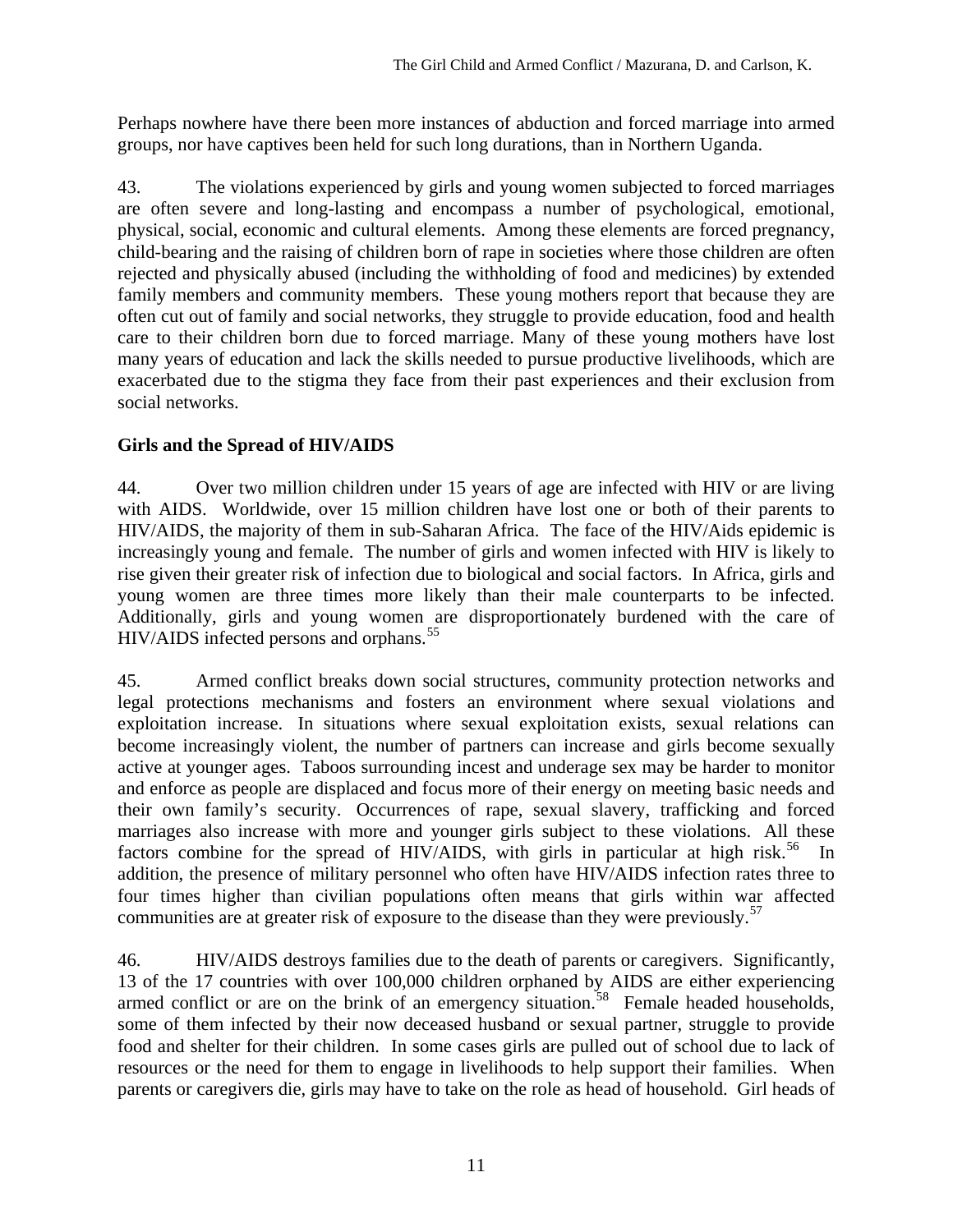households often experience higher levels of sexual abuse and exploitation as they try and provide for their siblings, thus increasing their risk of exposure to HIV/AIDS.<sup>[59](#page-20-1)</sup> Notably, in most war affected areas, testing and treatment of HIV/AIDS affected children is non-existent.

#### **IV. Best Practices**

47. It should be recognized from the outset that there are few documented good practices regarding the prevention of grave rights violations against girls (or boys) once a conflict breaks out. The best practices named below often represent specific examples that worked well in a particular area but which have not been adapted for widespread implementation. The lack of wider implementation is often because the factors that enabled these practices to succeed in one location are not present in other countries experiencing similar situations. As a result, it is clear that much more needs to be done to both prevent and address grave rights violations against children.

48. The **creation of the posts and deployment of child protection officers** (in situations without United Nations peacekeeping operations) and **child protection advisors** (in situations with United Nations peacekeeping operations) and the **inclusion of child protection within the mandates of United Nations peacekeeping operations** have in many cases significantly improved the United Nations' assessment of and response to children affected by armed conflict.

49. The **United Nations Security Council** has stepped up its involvement on prioritizing and addressing issues of girls and boys in armed conflict, passing a number of important resolutions. SCR 1261 (1999) highlights protecting children from sexual abuse, acknowledging links between small arms proliferation and continued conflict, and the inclusion of children in DDR. SCR 1314 (2000) emphasized protection of displaced and refugee populations and introduced child protection into UN peacekeeping mandates. SCR 1325 (2000) recognizes the human rights of girls and their right to protection, especially from gender-based and sexual violence, the special needs of girls in post-conflict situations, and the necessity to take girls rights and need into account in designing peace agreements, refugee and IDP camps and DDR programs. SCR 1379 (2001) calls for naming of all countries in which abduction and forced recruitment of children is occurring. SCR 1460 (2003) requested that the Secretary-General update the Security Council regarding the progress made by parties previously named within SCR 1379 on preventing the abduction and use of children in fighting forces and to develop specific proposals for more effective monitoring and reporting on the application and adherence of international norms on children and armed conflict. This resolution also requested the Secretary-General to include the protection of children in armed conflict in his country-specific reports. SCR 1539 (2004) called for an era of enforcement and implementation and requested that the Secretary-General set up a system of monitoring and reporting on grave violations of children's rights. SCR 1612 (2005) names six grave rights violations against children during armed conflict that will be monitored by UN agencies and reported on to the Security Council to help the Council's efforts to improve compliance with international standards regarding children's human rights. In his follow-up report, the Secretary-General (S/2005/72), proposed a detailed **action plan for the implementation of a comprehensive Monitoring and Reporting Mechanism to document six grave abuses**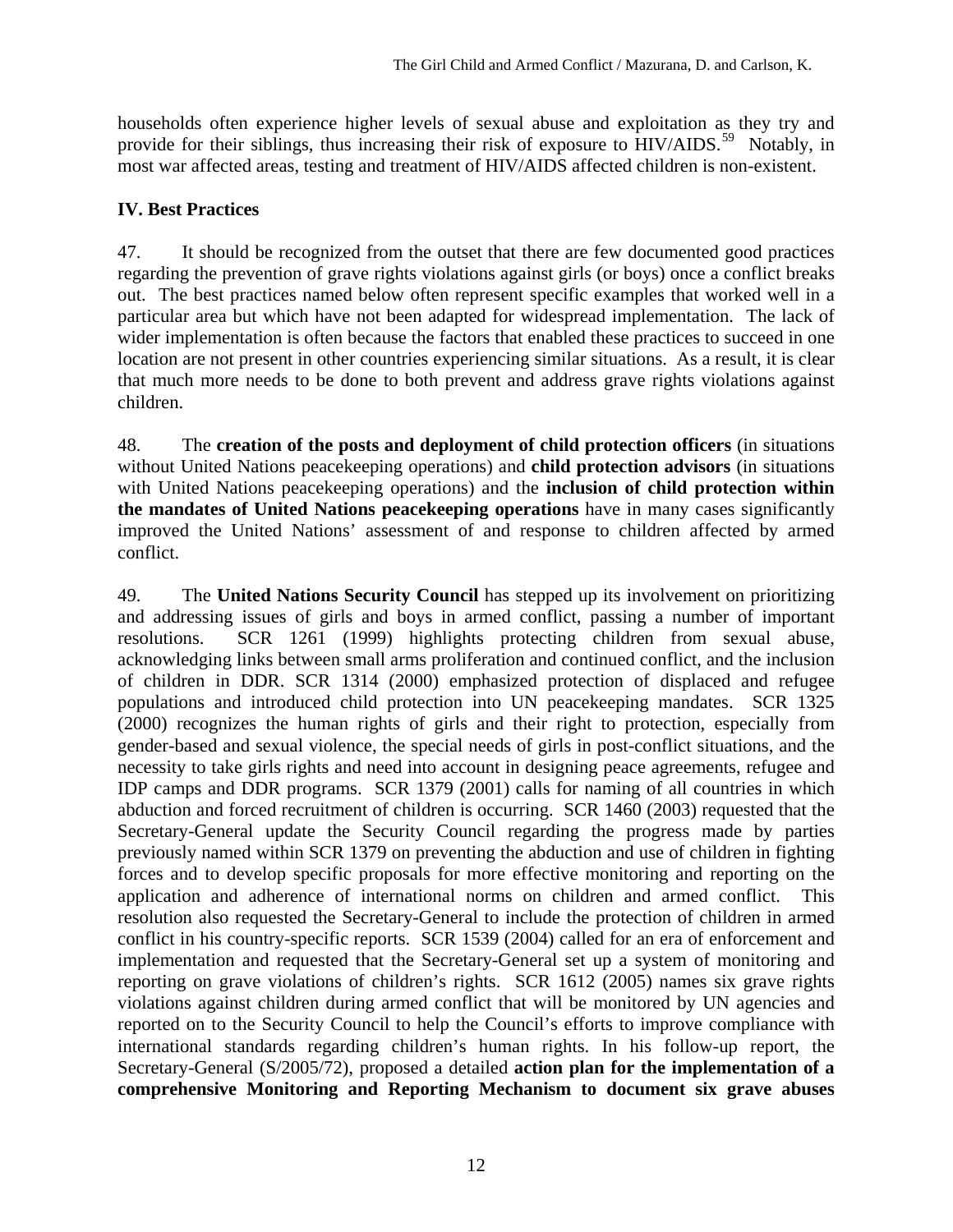committed against children which is now being put into place. Finally, in SCR 1612, members of the **Security Council committed themselves to form a high-level Working Group** (consisting of all Security Council members) to address issues regarding children and armed conflict.

50. A number of important **international initiatives by civil society** have been undertaken to prevent, document, expose, and redress rights violations against girls in situations of armed conflict. At the **international level, frontline NGOs** in these efforts include the Coalition to Stop the Use of Child Soldiers, Human Rights Watch the International Fellowship of Reconciliation Women Peacemakers Programme, Urgent Action Fund for Women's Human Rights, the Women's Commission for Refugee Women and Children, and Women Living Under Muslim Law, among others. At the **national level, frontline civil**  society groups working on issues of girls' rights violations and protection during armed conflict include the Association of War Affected Women, Sri Lanka, the Concerned Parents Association, Uganda, the Forum for African Women Educationalists, Sierra Leone, Organization of Women's Freedom in Iraq, and PROFEM, Rwanda, among others.

51. To counter **abduction** and **using, recruiting, conscripting or enlisting girls in armed forces and groups**, a number of efforts are being undertaken, including dialogue by local leaders and international humanitarian officials with commanders of fighting forces and groups. These initiatives are aimed at getting them to refrain from using children and to understand the consequences on non-compliance within the international norms regulating recruitment. They are also aimed at building schools, developing health care facilities, providing emergency feeding programs, providing shelter, and deploying protection units to physically protect communities and their children. In Sierra Leone's reintegration programming for girls, UNICEF worked with implementing partners to provide educational opportunities to girls formerly associated with fighting forces. These programs combined classroom and vocational training with child-care and feeding programming so that girls with infants could attend while their children were near-by in a positive, safe environment. Importantly, schools that received formerly captive children were "rewarded" with additional supplies and books that benefited all students in the community, thereby avoiding the appearance that only formerly captive children received educational assistance. Additionally, accelerated schooling helped older girls gain basic literacy and math skills that they missed due to the length of time spent in fighting forces.

52. In efforts to address **rape and other grave sexual violence against girls,** in Sudan, UNHCR found and reported that fully two thirds of the Sudanese women refugees who were being treated in a regional hospital in Chad had been raped. The youngest victim was only ten years old. UNFPA and UNHCR are now supporting the hospital to treat women suffering from fistula, which is caused by obstructed labour or extreme sexual violence. Because women are too ashamed to report rape and seek assistance, UNHCR has been working to establish a referral system that coordinates medical and legal assistance.<sup>[60](#page-20-1)</sup> In Burundi, UNHCR provides firewood and has installed mills within camps where girls and women were being raped when they left the camp parameters to collect firewood. Camp security forces now include women. In addition, over 70 older refugee women were appointed to serve as "volunteer mothers" to identify, assist and care for young rape victims. They have, in turn, recruited older men to act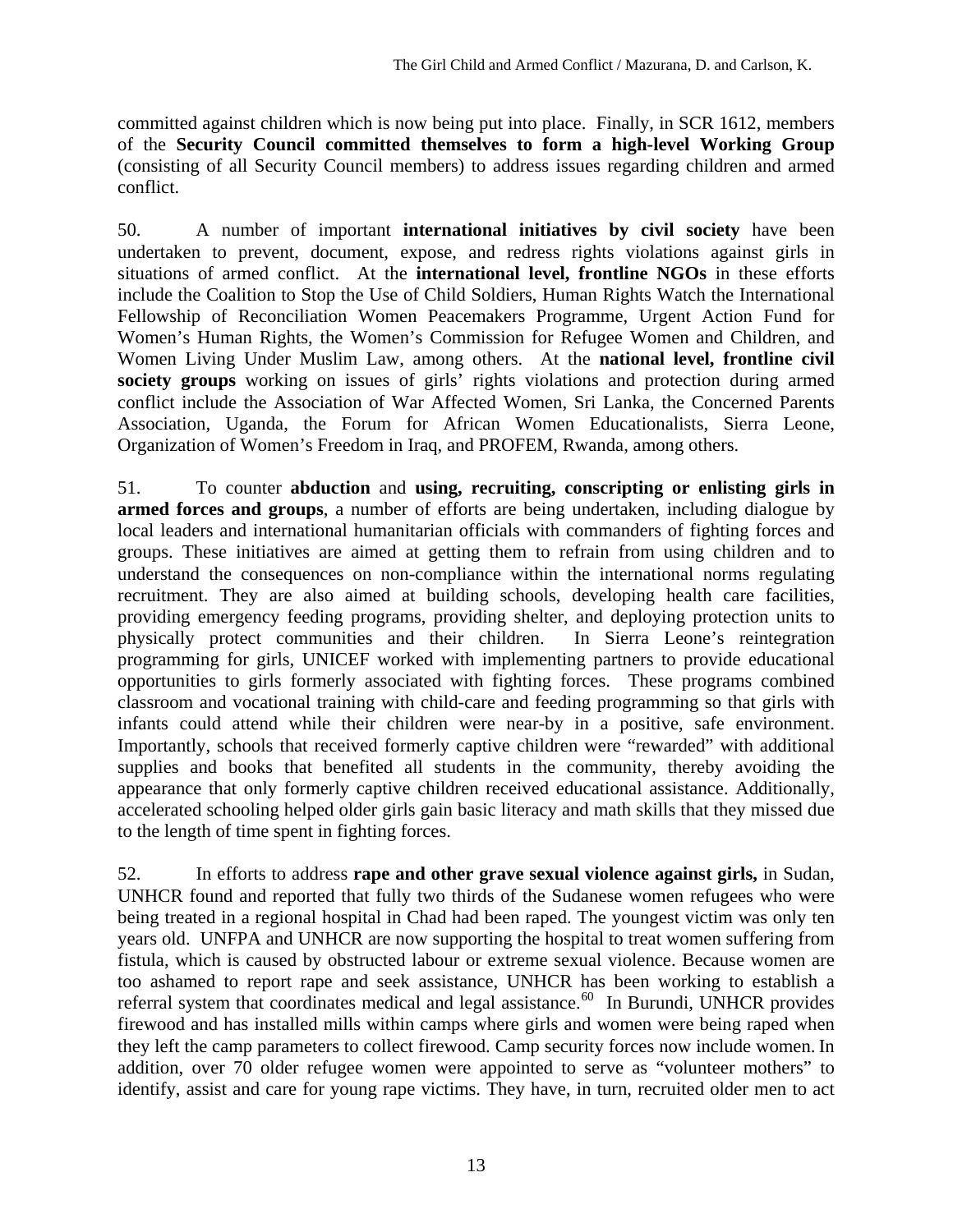as "volunteer fathers", recognizing that men can play a key role when it comes to preventing sexual violence. $61$ 

53. In **addressing sexual exploitation**, UNICEF has worked with local communities in some conflict areas to develop community monitoring and reporting system for sexual exploitation and child abuse for both camp and non-camp populations. UNICEF has also produced training materials for its staff and partners on the prevention of sexual abuse and exploitation and training is ongoing in several regions, including Southern and West Africa. Additionally, in 2002, following allegations of sexual abuse and exploitation by aid workers and peacekeepers, UNICEF became co-chair of the IASC Task Force on Protection from Sexual Abuse and Exploitation in Humanitarian Crises. The Task Force has received a committed and coordinated response from the humanitarian community to prevent and address sexual abuse and exploitation. Among the measures outlined in the Task Force Plan of Action is the requirement that a set of six core principles be incorporated into all IASC codes of conduct, including a principle prohibiting sexual activity with persons under the age of 18, regardless of the age of majority or age of consent locally. This code of conduct now applies to all United Nations peacekeeping and humanitarian personnel. The Task Force has also called for greater transparency and accountability in the delivery of humanitarian assistance. It is playing a lead role in developing mechanisms to prevent abuse and to ensure accountability. In Colombia, displaced girls are three times more likely than their peers to become pregnant before age 15. UNFPA and its partners have adopted an innovative approach to reaching these young people: projects that draw on artistic expression by adolescents as a release and remedy for the violence in their lives. The program uses drama, role playing, music and dance to encourage adolescents to recount the trauma they have experienced. Health providers visit twice a week to talk about reproductive health and prevention and offer services. Participants in the program have acquired the tools to challenge harmful aspects of gender relations, resist peer pressure and address sexual violence. They have received information and services to prevent disease and ensure maternal safety. The project has raised the self-esteem of displaced adolescents and given them a sense of control over their lives.<sup>[62](#page-20-1)</sup>

54. Regarding **forced marriage during situations of armed conflict**, the Office of the Prosecutor (OTP) to the Special Court for Sierra Leone set an important precedent when it included charges of forced marriage in addition to charges of recruitment of children into fighting forces. The OTP concluded during its investigations of crimes that the perpetration of forced marriage was systematic and widespread and by itself an indictable offense which more accurately reflects the treatment and suppression of girls by fighting forces that the singular crimes of rape and enslavement do not reflect. The OTP's indictments could help further develop international prohibitions against the abuse and exploitation of girls during situations of armed conflict.

55. To help address the issue of **girls' exposure to HIV/AIDS during armed conflict**, UNICEF included HIV/AIDS education in its program for children in Afghanistan who had been separated from their parents or primary caregivers. UNICEF also trained displaced young people as HIV/AIDS educators in Eritrea. The young people traveled from camp to camp, educating their peers in HIV/AIDS awareness and prevention.<sup>[63](#page-20-1)</sup> Recognizing the link between the armed forces and the spread of HIV/AIDS, currently all major peacekeeping operations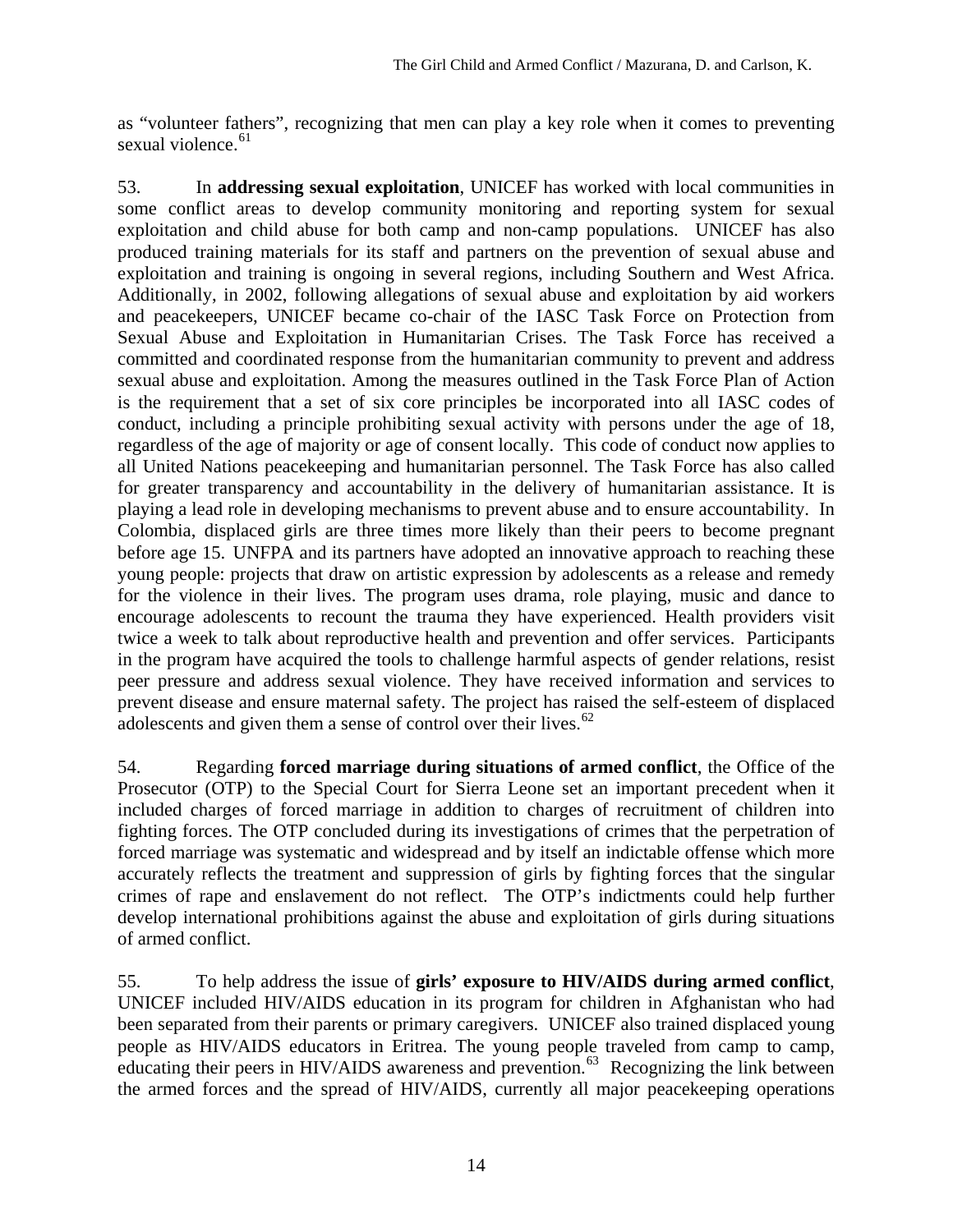have full-time AIDS advisers and smaller missions have AIDS focal points. Over one million AIDS awareness cards in 13 languages, featuring basic information about HIV prevention and condoms, have been distributed among peacekeepers and national security forces. UNAIDS is today assisting 53 Member States with comprehensive programs to address AIDS amongst uniformed services. As part of this work, UNAIDS has signed partnership agreements with 15 Ministries of Defense covering about 1.3 million active uniformed personnel.<sup>[64](#page-20-1)</sup>

#### **IV. Recommendations**

56. The **United Nations Security Council and Member States** should act to impose targeted measures against governments and groups found to systematically carry out *any* of the six grave rights violations named in SCR 1612. Targeted measures could include travel restrictions on government and rebel leaders guilty of recruiting child soldiers; imposition of arms embargoes; a ban on military assistance; restrictions on the flow of financial resources; and the exclusion of government and insurgent leaders from any governance structures and amnesty provisions. The Security Council Working Group on War Affected Children should request that rights violations against girls should be specified in reports and trend analyses. The current practice of naming only those governments and forces who carry out recruitment and use of child soldiers in the Secretary-General's annual report on Children and Armed Conflict should be expanded to include naming those countries found to systematically engage in any of the six grave rights violations. Measures to monitor and report on the violations named in SCR 1612 must be backed with action on the part of the Security Council and Member States, as well as United Nations agencies and their partners on the ground.

57. **Governments** should provide adequate support to agencies tasked with monitoring and reporting on the six grave rights violations named in SCR 1612 to enable them to sufficiently and efficiently perform their tasks. Currently, agencies are unable to adequately meet the monitoring and reporting mechanisms due to lack of personnel, resources and adequate monitoring systems. Governments should ensure that monitoring and reporting on grave rights violations informs action on the ground to prevent and address these violations against girls and boys.

58. **Governments** should bring national legislation in line with international norms regarding the rights of women and girls and prohibitions against: 1) the killing or maiming of girls; 2) using, recruiting, conscripting or enlisting girls in armed forces and groups; 3) rape or other grave sexual violence against girls; 4) abduction of girls; 5) attacks against schools or hospitals; 6) denial of humanitarian access; 7) sexual exploitation of girls; and 8) forced marriage during situations of armed conflict. Governments and their partners should ensure that national and local courts are functional and available to girls and their families. They should support training on children's human rights and women's human rights for police, judges and prosecutors, especially surrounding issues of rape and other forms of sexual and physical violence. They should establish monitoring and accountability mechanisms to ensure that these groups are responsive to violations of girls' rights in the form of rape and other sexual and physical violence. They should provide funding to establish and support services that support women and girls who have been raped, including medical care, counseling and legal assistance.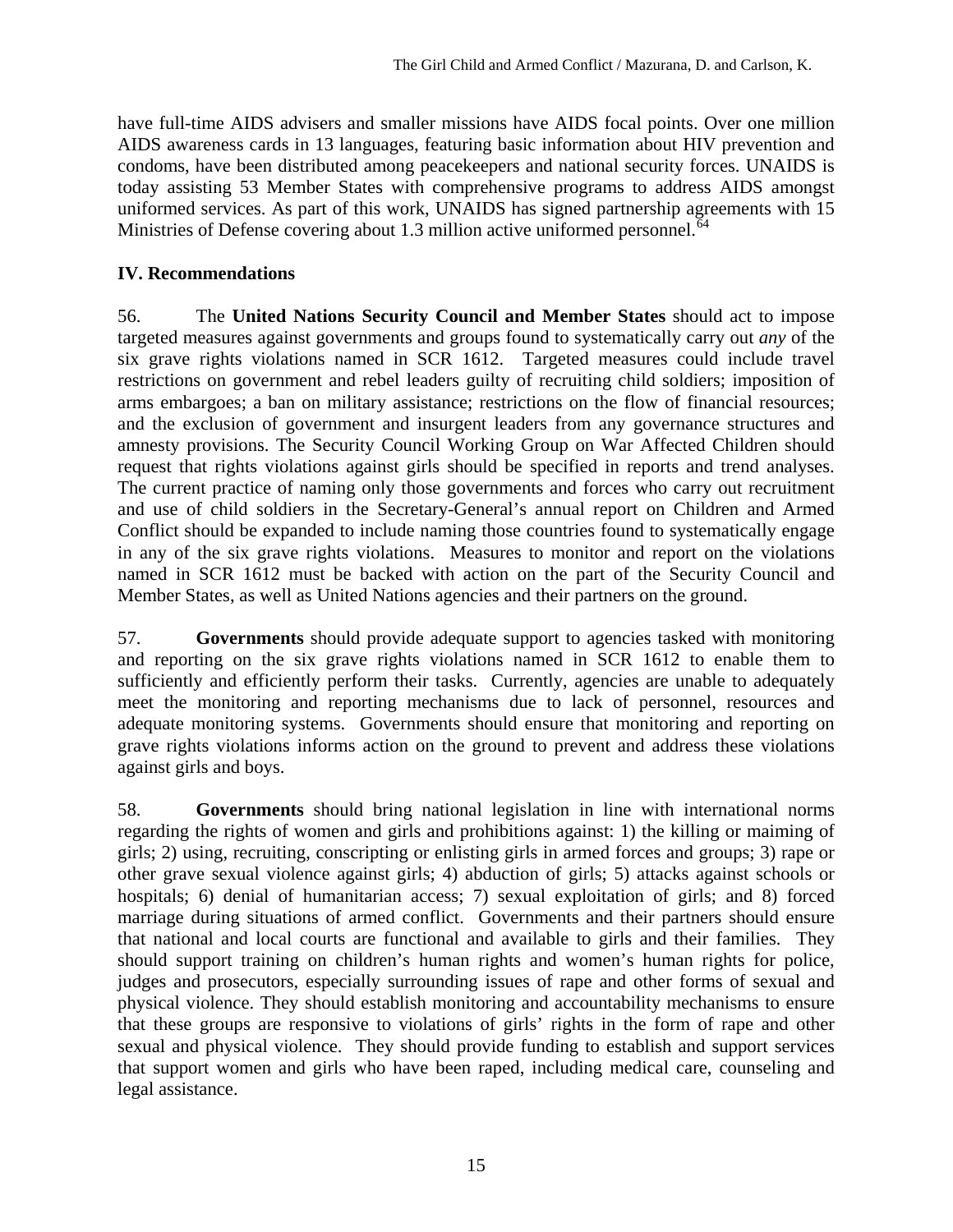59. **Heads of peacekeeping missions, government military and security forces, and humanitarian agencies** should establish clear monitoring and accountability mechanisms to ensure that members of their operations do not participate in or condone the sexual exploitation and abuse of girls or boys and that where violations occur swift and strong action is taken. **Officers within peacekeeping operations and government military and security forces, and managers within humanitarian agencies** should be responsibility to ensure that there are proper mechanisms to prevent and respond to sexual exploitation and abuse. These forces and agencies must make every effort to create an environment where sexual exploitation and abuse are not tolerated and where violations are quickly investigated and acted upon.

60. **UNICEF and its partners** should develop mechanisms to more systematically and thoroughly gather information from child protection officers in the field. Of primary urgency is the need to develop mechanisms to systematically carry out detailed and thorough de-briefing of child protection officers after they finish their assignments and before they move to new postings. In particular, a database that houses qualitative and quantitative data should be created that would enable UNICEF to manage, quickly access and share the data gleaned from these officers to assess policy, programming and topical lessons learned and best practices, and to shape present and future efforts. **Governments** should financially support the development of these mechanisms.

61. **Governments, the United Nations, NGOs and their partners** should continue to develop and support policy and programs that provide war-affected girls and their children with access to quality education and training in technical skills that will enable them to pursue productive and sustainable livelihoods. These groups should also increase support for waraffected girls' (and, where applicable, their children's) access to medical care, including reproductive health care, and HIV/AIDS awareness, prevention, testing and treatment. In addition they should support programs that ensure that girls have access to information about their rights and how to put those rights into practice, including through access to justice systems.

 $\overline{a}$ 

<sup>&</sup>lt;sup>1</sup> Dyan Mazurana, Ph.D., is Research Director and Khristopher Carlson, LL.M., is Senior Researcher at the Feinstein International Center, Tufts University USA. 2

UNICEF, *The State of the World's Children 2006: Excluded and Invisible*, New York, 2006, p. 14. 3

<sup>&</sup>lt;sup>3</sup> The Convention on the Rights of the Child defines the child as "below the age of eighteen years unless, under the law applicable to the child, majority is attained earlier." See United Nations Convention on the Rights of the Child (1989), Article 1.

<sup>&</sup>lt;sup>4</sup> The term *armed conflict* is used here to describe varying degrees of conflict intensity. A precise definition of the term is not provided in any treaty body, see Final Report of the Special Rapporteur, Terrorism and Human Rights. UN Sub-Commission on the Promotion and Protection of Human Rights. Final Report of the Special Rapporteur, Kalliopi K. Koufa, E.CN.4/Sub.2/2004/40, 25 June 2004, p. 8.

<sup>5</sup> SIPRI, *SIPRI Yearbook 2005: Arms, Disarmament, and International Security*, Oxford University Press: Oxford, 2005.

<sup>&</sup>lt;sup>6</sup> For a description of how these networks function, see Mark Duffield "War as Network Enterprise: The New Security Terrain and Its Implications" *Cultural Values* Volume 6 (2002) pp. 153-165.<br><sup>7</sup> *Report of the Special Representative of the Secretary-General for Children and Armed Conflict*, United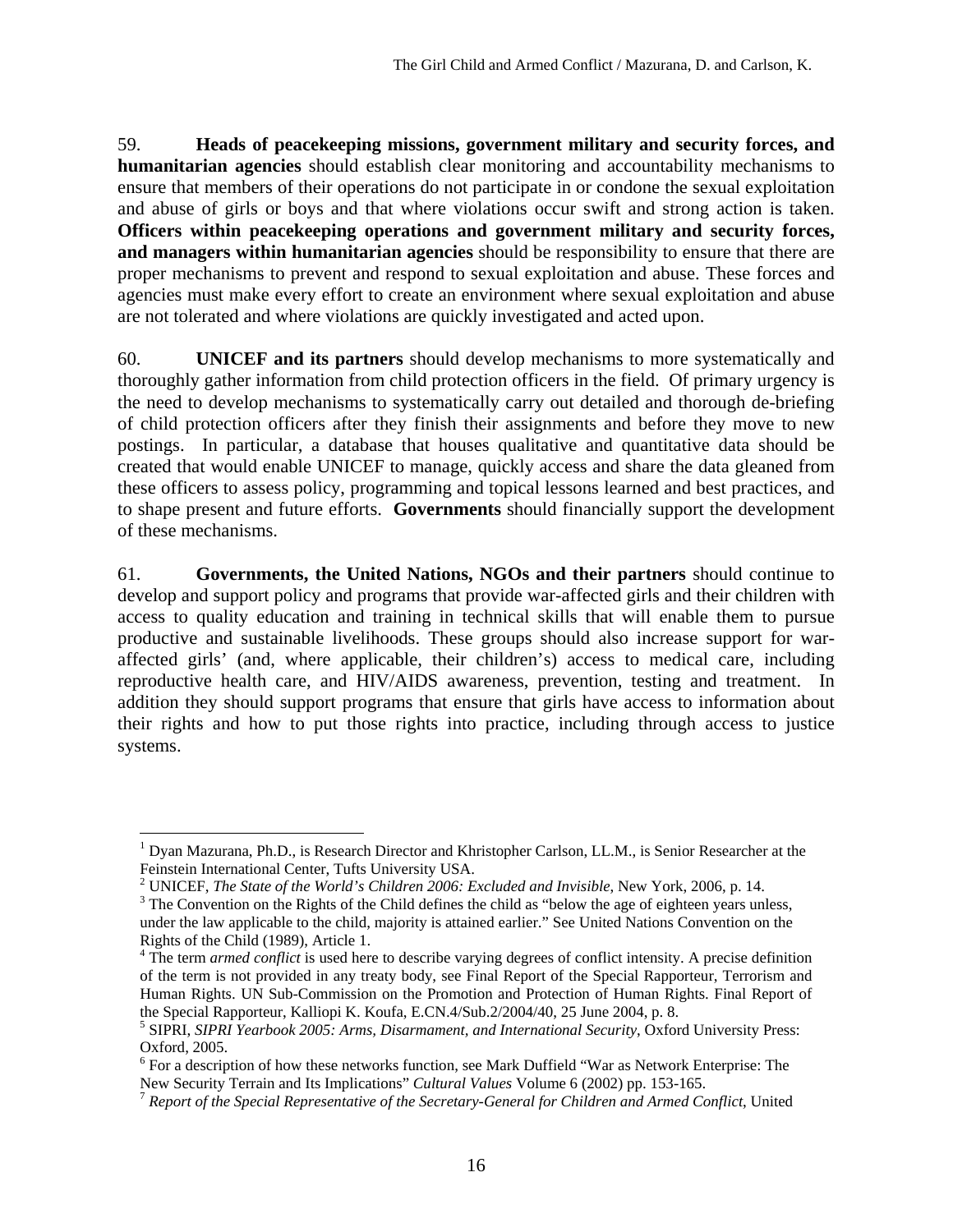Nations doc. A/60/335, 7 September 2005.

<sup>8</sup> See for example Mats Utas, "Fluid Research Fields: Studying Ex-Combatant Youth in the Aftermath of the Liberian Civil War," in Jo Boyden and Joanna de Berry eds. *Children and Youth on the Front Line: Ethnography, Armed Conflict and Displacement*, Berghahn Books: New York & Oxford, 2004, pp. 209- 236.

<sup>9</sup> Krisjan Rae Olson, "Children in the Grey Spaces Between War and Peace: The Uncertain Truth of Memory Acts," in Jo Boyden and Joanna de Berry eds. *Children and Youth on the Front Line: Ethnography, Armed Conflict and Displacement,* Berghahn Books: New York & Oxford, 2004, pp. 145- 166.

 $10$  The following are the Elements of Crimes of crimes against humanity and or war crimes (PCNICC/2000/1/Add.2) within the Rome Statue for the International Criminal Court (1998): Killing of children, Arts. 7(1)(a), 7(1)(b), 8(a)(i), 8(2)(b)(xi), 8(2)(c)(i)-1, 8(2)(e)(ix), or maiming of children, Arts.  $8(2)(b)(x)-1$ ,  $8(2)(b)(xi)$ ,  $8(2)(c)(i)-2$ ,  $8(2)(e)(ix)$ ,  $8(2)(e)(xi)-1$ ; Using, recruiting, conscripting or enlisting children in armed forces and groups, Arts. 8(2)(b)(xxvi), 8(2)(e)(vii); Attacks against schools or hospitals, Arts. 8(2)(b)(ii), 8(2)(b)(iii), 8(2)(b)(ix), 8(2)(e)(iii), 8(2)(e)(iv); Rape, Arts. 7(1)(g)-1, 8(2)(b)(xxii)-1,  $8(2)(e)(vi)$ -1, or other grave sexual violence against children, Arts. 7(1)(g)-6,  $8(2)(b)(xxii)$ -6,  $8(2)(e)(vi)$ -6, including sexual slavery, Arts.  $7(1)(g)-2$ ,  $8(2)(b)(xxii)-2$ ,  $8(2)(e)(vi)-2$ , enforced prostitution, Arts  $7(1)(g)$ -3,  $8(2)(b)(xxii)$ -3,  $8(2)(e)(vi)$ -3, and forced pregnancy, Arts.  $7(1)(g)$ -4,  $8(2)(b)(xxii)$ -4,  $8(2)(e)(vi)$ -4; Abduction of children, Arts. 7(1)(i), 7(1)(k); Forced marriage, Arts. 7(1)(g)-6, 8(2)(b)(xxii)-6, 8(2)(e)(vi)-6; Imprisonment or other severe depravation of liberty, Art. 7(1)(e), or unlawful confinement Art.  $8(2)(a)(vii)$ -2; Torture, Arts. 7(1)(f),  $8(2)(a)(ii)$ -1,  $8(2)(c)(i)$ -4.

 $11$  Unlike human rights law, international humanitarian law contains no definition of children.

Consequently, it is necessary to determine the particular age limitation from the provision in question. 12 *Report of the Secretary-General on Children and Armed Conflict*, United Nations doc. A/59/695-

S/2005/72.

 $13$  Ibid.

<sup>14</sup> Susan McKay and Dyan Mazurana, *Where Are the Girls? Girls in Fighting Forces in Northern Uganda, Sierra Leone, and Mozambique: Their Lives During and After War*, Rights & Democracy, Montreal, 2004. 15 **In Africa**: Angola, Burundi, Central African Republic, Côte d'Ivoire, Chad, Congo, Democratic

Republic Congo, Republic of Guinea, Liberia, Rwanda, Sierra Leone, Somalia, Uganda. **In the Americas and the Caribbean:** Colombia. **In Asia/Pacific:** Afghanistan, India, Indonesia, Myanmar (Burma), Philippines, Nepal, Sri Lanka. **In Europe and Eurasia:** Russia. **In the Middle East and North Africa:** Israel/Occupied Palestinian Territories, Iran, Iraq, Sudan, Yemen, see Coalition to Stop the

Use of Child Soldiers, *Child Soldiers Global Report 2004*, Author: London, 2004. 16 See Coalition to Stop the Use of Child Soldiers, *Child Soldiers Global Report 2004*; Susan McKay and

Dyan Mazurana, *Where are the Girls?*.<br><sup>17</sup> Shobha Guatam, Amrita Banskota and Rita Manchanda, "Where there are No Men: Women in the

Maoist Insurgency in Nepal," *Women, War and Peace in South Asia*, Sage Press: New Delhi, 2001, pp. 215-248.

18 Macartan Humphreys and Jeremy Weinstein, *What the Fighters Say: A Survey of Ex-Combatants in Sierra Leone, June –August 2003, Interim Report*, PRIDE: Freetown Sierra Leone, 2004, p. 27.

<sup>19</sup> Many child protection advocates contend that given their limited options, it is incorrect to say that children `willingly' join armed groups.

20 Christopher Blattman, Jeanne Annan and Roger Horton, *Executive Summary of Final Report on the Survey of War Affected Youth: Phase I, 2006, available at <u>[www.sway-uganda.org](http://www.sway-uganda.org/)</u><br><sup>21</sup> Christopher Blattman, <i>The Logic of Forcible Recruitment and Child Soldiering: Evidence from Northern* 

*Uganda*, unpublished PhD dissertation.<br><sup>22</sup> Susan McKay and Dyan Mazurana, *Where Are the Girls?*; Khristopher Carlson, Dyan Mazurana,

Elizabeth Stites and Godfrey Orach Otobi, "Young Mothers, Forced Marriage and Children Born in Captivity within the Lord's Resistance Army in Northern Uganda," *Disasters: The Journal of Disasters Studies, Policy and Management*, forthcoming; Susan McKay, Mary Burman, Maria Gonsalves and M. Worthen, "Girls Formerly Associated with Fighting Forces and Their Children: Returned and Neglected." *Child Soldiers Newsletter*, Coalition to Stop the Use of Child Soldiers: London, January 2006; Beth Verhey, *Reaching the Girls: Study on Girls Associated with Armed Forces and Groups in the Democratic Republic of Congo,* UK: Save the Children and the NGO Group: CARE, IFESH and IRC, 2004.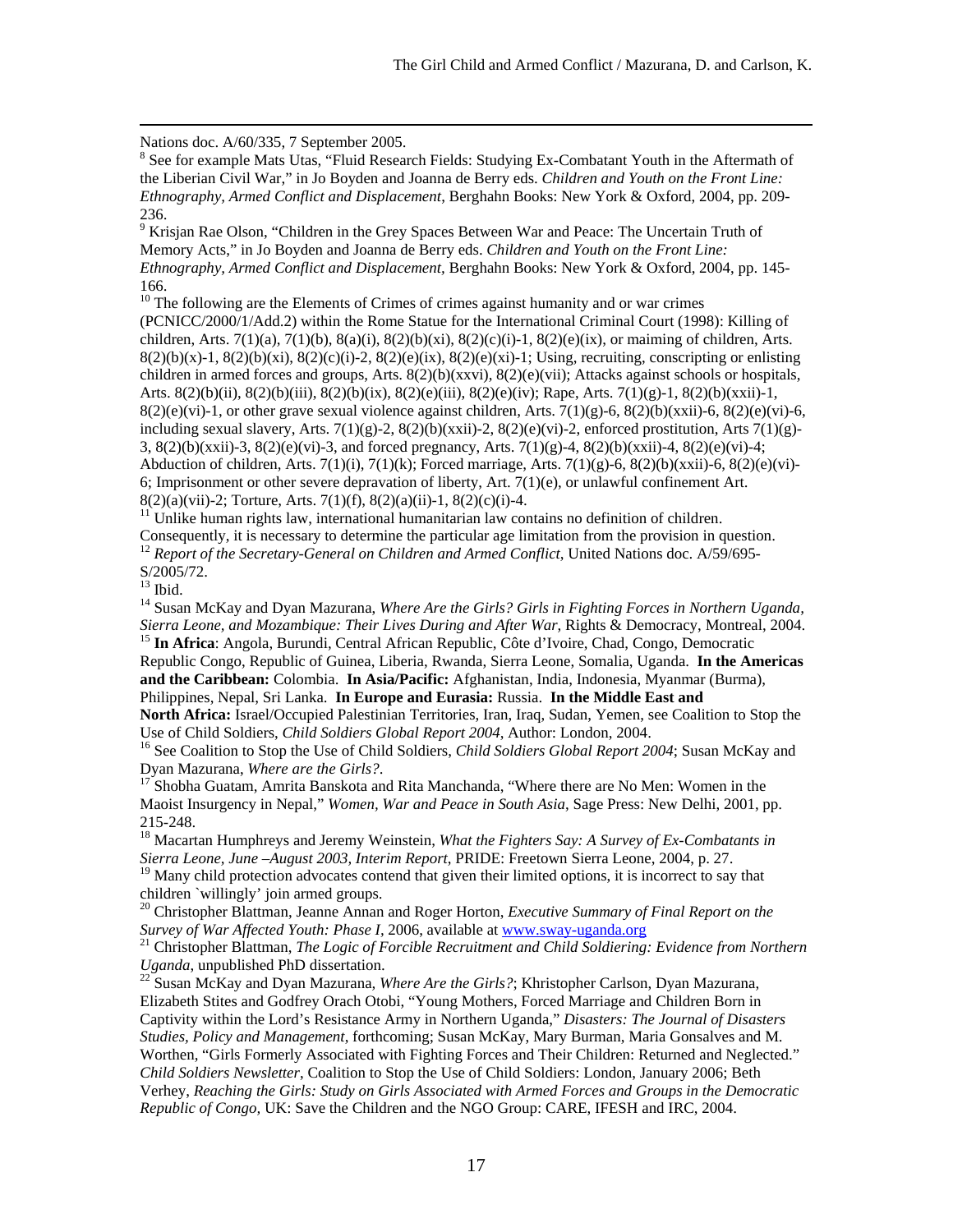<sup>23</sup> Office of the Special Representative on children and armed conflict [http://www.un.org/special](http://www.un.org/special-rep/children-armed-conflict/English/GirlsinWar.html)[rep/children-armed-conflict/English/GirlsinWar.html](http://www.un.org/special-rep/children-armed-conflict/English/GirlsinWar.html)); Dyan Mazurana, *Women in Armed Opposition* 

*Groups in Africa and the Promotion of International Humanitarian and Human Rights Law*, Geneva Call and the Program for the Study of International Organization(s), University of Geneva: Geneva, 2006; Emily Schroder, *Gender Desk Study*, World Bank, 2005; UNIFEM, *Standard Operating Procedures on* 

<sup>24</sup> See Rome Statute, Art  $7(1)(g)$ , Art 8(2)(b)(xxii).

<sup>25</sup> Systematic rape, sexual slavery and slavery-like practices during armed conflict, Final report submitted<br>by Ms. Gay J. McDougall, Special Rapporteur (E/CN.4/Sub.2/1998/13), 22 June 1998.

<sup>26</sup> Tara Gingerich and Jennifer Leaning, The Use of Rape as a Weapon of War in the Conflict in Darfur, *Sudan*, Cambridge: Physicians for Human Rights, 2004.<br><sup>27</sup> Office of the Special Representative on children and armed conflict (http://www.un.org/special-

rep/children-armed-conflict/English/GirlsinWar.html)

28 Alexandra Stiglmayer, ed., *Mass Rape: The War against Women in Bosnia-Herzegovina*, Lincoln, University of Nebraska Press, 1994.

29 United Nations Inter-Agency Standing Committee, *Report of the Task Force on Protection from Sexual Exploitation and Abuse in Humanitarian Crises*, United Nations, New York, 2002.<br><sup>30</sup> Ibid.

<sup>31</sup> UNICEF, *Impact of Armed Conflict on the Sexual Exploitation of Children*, New York: Unicef, 2001.<br><sup>32</sup>*Report of the Secretary-General on Children and Armed Conflict*, United Nations doc. A/59/695-<br>S/2005/72.

<sup>33</sup> United Nations, *Comprehensive Review of Peacekeeping Operations and All Their Aspects*, A/59/710; Watchlist on Children and Armed Conflict, *Struggling to Survive: Children in Armed Conflict in the Democratic Republic of Congo*, April 2006.<br><sup>34</sup> Martina Vandenberg, "Peacekeeping, Alphabet Soup, and Violence against Women in the Balkans," in

Dyan Mazurana, Angela Raven-Roberts, and Jane Parpart (eds.), *Gender, Conflict, and Peacekeeping*, Rowman & Littlefield: Oxford & Boulder, 2004; United Nations Mission in Bosnia and Herzegovina (UNMIBH) Legal and Human Rights offices and the United Nations Office of the High Commissioner for Human Rights in Bosnia-Herzegovina (UNHCHR in BiH), *Report on Joint Trafficking Project of* 

<sup>35</sup> Watchlist on Children and Armed Conflict, *Colombia's War on Children*, 2004, http://www.watchlist.org/reports/colombia.php.

36 Other key international conventions include the Convention on the Elimination of all Forms of Discrimination against Women (A/RES/34/180), which requires State Parties to take all appropriate measures to suppress all forms of traffic in women and exploitation of prostitution of women (Art. 6); the Convention of the Rights of the Child (A/RES/44/25), which obliges State Parties to undertake to protect the child from all forms of sexual exploitation and sexual abuse (Art. 34) and to take all appropriate national, bilateral and multilateral measures to prevent the abduction of, the sale of or traffic in children for any purpose or in any form (Art. 35); the Optional Protocol to the Convention of the Rights of the Child on sale of children, child prostitution and child pornography (A/RES/54/263); the International Labour Organization's C182 Worst Forms of Child Labour Convention, which requires each member to take immediate and effective measures to secure the prohibition and elimination of the worst forms of child labour (Art. 1). The worst forms of child labour include all forms of slavery or practices, similar to slavery, such as the sale and trafficking on children (Art. 3(a)), as well as the use, procuring or offering of a child for prostitution, for the production of pornography or for pornographic performances (Art. 3(b)).<br><sup>37</sup> Article 3(a) of the Trafficking Protocol defines trafficking in persons as, ""the recruitment, transportation,

transfer, harbouring or receipt of persons, by means of the threat or use of force or other forms of coercion, or abduction, of fraud, of deception, of the abuse of power or of a position of vulnerability or of the giving or receiving of payments of benefits to achieve the consent of a person having control over another person, for the purpose of exploitation. Exploitation shall include, at a minimum, the exploitation of the prostitution of others or other forms of sexual exploitation, forced labour or services, slavery or practices similar to slavery, servitude or the removal of organs."

<sup>38</sup> United Nations Commission on Human Rights Resolution 2003/85.

39 United States Department of State, *Trafficking in Persons Report: June 2005,* Author: Washington DC, 2005.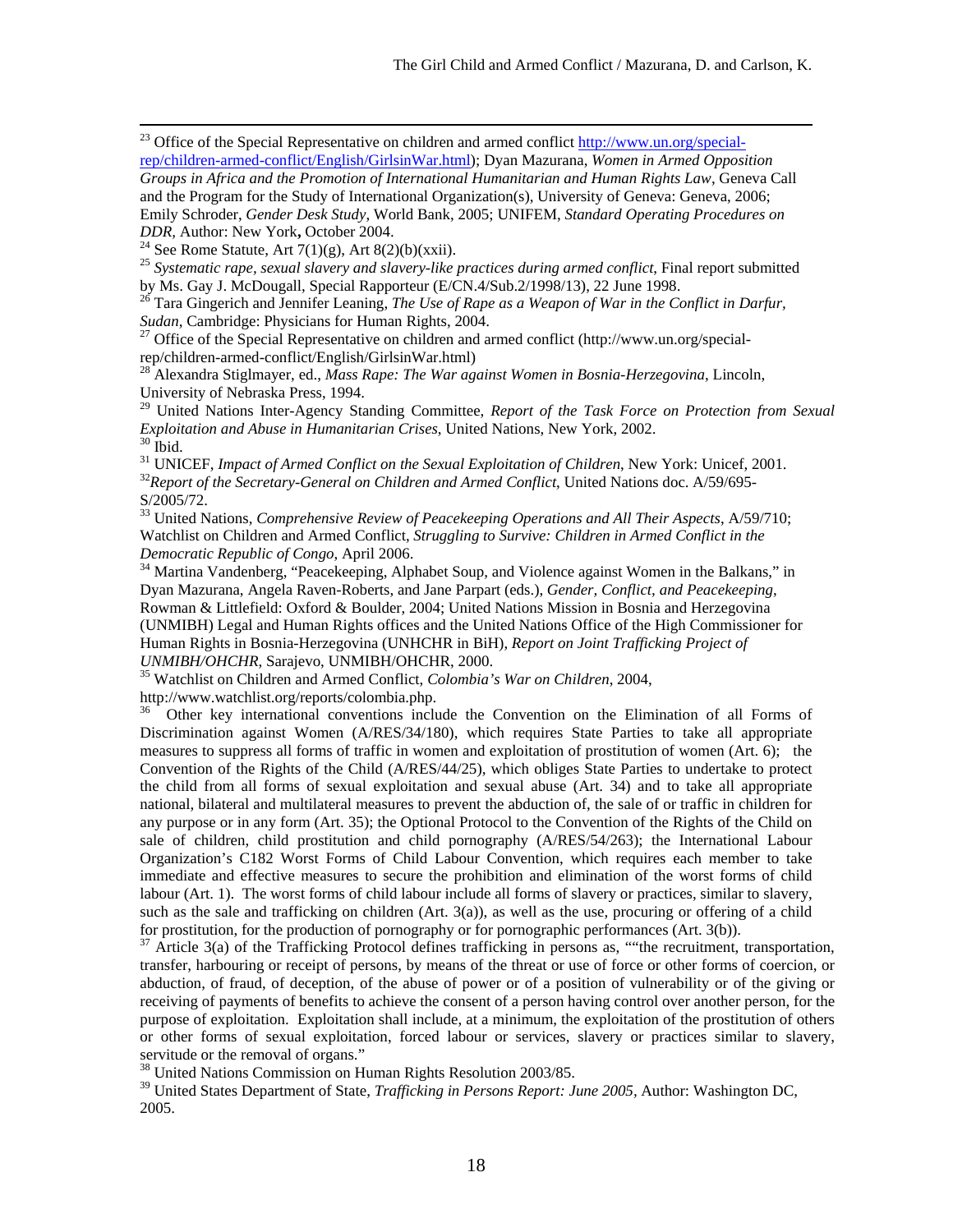40 United Nations Doc. E/CN.4/2000/68.

<sup>42</sup> Dyan Mazurana, "Gender and the Causes and Consequences of Armed Conflict," in Dyan Mazurana, Angela Raven-Roberts, and Jane Parpart (eds.), *Gender, Conflict, and Peacekeeping*, Rowman & Littlefield: Oxford & Boulder, 2005.<br><sup>43</sup> Ibid.; GTZ, Armed Conflict and Trafficking in Women, Author: Eschborn, 2004.

<sup>44</sup> Watchlist, *Colombia's War on Children*.<br><sup>45</sup> Watchlist, *Afghanistan Update*, 2001, <u>http://www.watchlist.org/reports/afghanistan.report\_update.pdf</u>.<br><sup>46</sup> Khristopher Carlson, *Forced Marriage during Armed Conflict i* 

*Applicable International, National and Customary Law*, Dissertation for an LL.M. in Human Rights Law, University of Essex, 2005.<br><sup>47</sup> Prosecutor v. Kvocka.

<sup>48</sup> The report of the Special Rapporteur for Systematic Rape, Sexual Slavery, and Slavery-Like Practices during Armed Conflict drew out the layered components of forced marriage as it relates to sexual violence, see UN Doc. E/CN.4/Sub.2/1998/13. However, the Special Rapporteur's analysis fell short of considering the multi-layered components of non-sex specific violence within the crime of forced marriage, see para. 45.

49 Interview, Melissa Pack, Prosecutor, SCSL, personal communication with Khristopher Carlson, 1 April 2005; Personal Communication, David Crane, Chief Prosecutor of the SCSL, 17 March 2005; Kendall and Staggs, (April 2005); Stephens (2004). At present, the cases involving the AFRC and the RUF are ongoing. The earliest any ruling will be made regarding forced marriages as a crime against humanity in the SCSL will be in late 2006.

<sup>50</sup> See Rome Statute, Arts. 7(1)(f), 7(1)(g) and 7(2).<br><sup>51</sup> See *Prosecutor v. Akayesu*, para. 597, 687.

<sup>52</sup> Further Promotion and Encouragement of Human Rights and Fundamental Freedoms, Including the *Question of the Programme and Methods of Work of the Commission*, Report of the Special Rapporteur on violence against women, its causes and consequences, Ms. Radhika Coomaraswamy, submitted in accordance with Commission resolution 1997/44 E/CN.4/1998/54.

 $53$  Commission on Human Rights, Report of the Special Rapporteur on violence against women, its causes and consequences, Ms. Radhika Coomaraswamy, submitted in accordance with Commission on Human Rights res. 2000/45, Violence against women perpetrated and/or condoned by the State during times of armed conflict (1997-2000), Doc. E/CN.4/2001/73., para. 70; Coalition to Stop the Use of Child Soldiers, *Global Report 2001*, Author: London, 2001.<br><sup>54</sup> Dyan Mazurana, Elizabeth Stites, and Neamat Nojumi. *Human Security and Livelihoods of Rural* 

*Afghans, 2002-2003.* Feinstein International Famine Center, Tufts University & United States Agency for International Development: Medford MA & Washington DC, 2004.

<sup>55</sup> *Report of the Secretary-General Follow-up to the United Nations Special Session on Children*, United Nations doc. A/59/72, 17 August 2004.<br><sup>56</sup> Unicef, *Impact of Armed Conflict on the Sexual Exploitation of Children.* 

56 Unicef, *Impact of Armed Conflict on the Sexual Exploitation of Children*. 57 *Report of the Secretary-General Follow-up to the United Nations Special Session on Children*, United Nations doc. A/59/72, 17 August 2004.

58 Unicef, *HIV/AIDS and Children: AIDS and Armed Conflict,* accessed September 10, 2006, http://www.unicef.org/aids/index\_armedconflict.html

59 United Nations, *Women, Peace and Security: Study of the United Nations Secretary-General as Pursuant Security Council Resolution 1325*, New York: United Nations, 2002.<br><sup>60</sup> Refugees International, "Chad: Strengthen the Response to Gender-Based Violence." Press release.

Washington, D. C.: Refugees International, web site

[www.refugeesinternational.org/content/article/detail/5654/](http://www.refugeesinternational.org/content/article/detail/5654/)

61 UNHCR., 30 March 2004, "Feature: UNHCR, Refugees Work Together to Prevent Rape," UNHCR News Story, Geneva: UNHCR, Web site: [www.unhcr.org/cgi-](http://www.unhcr.org/cgi-bin/texis/vtx/news/opendoc.htm?tbl=NEWS&page=home&id=40697ab57)

 $41$  IOM, "Anti-Trafficking Program in Kosovo – through prevention, awareness raising, capacity building and facilitation," n.d.; United Nations Mission in Bosnia and Herzegovina (UNMIBH) Legal and Human Rights offices and the United Nations Office of the High Commissioner for Human Rights in Bosnia-Herzegovina (UNHCHR in BiH), *Report on Joint Trafficking Project of UNMIBH/OHCHR*, Sarajevo, UNMIBH/OHCHR, 2000.